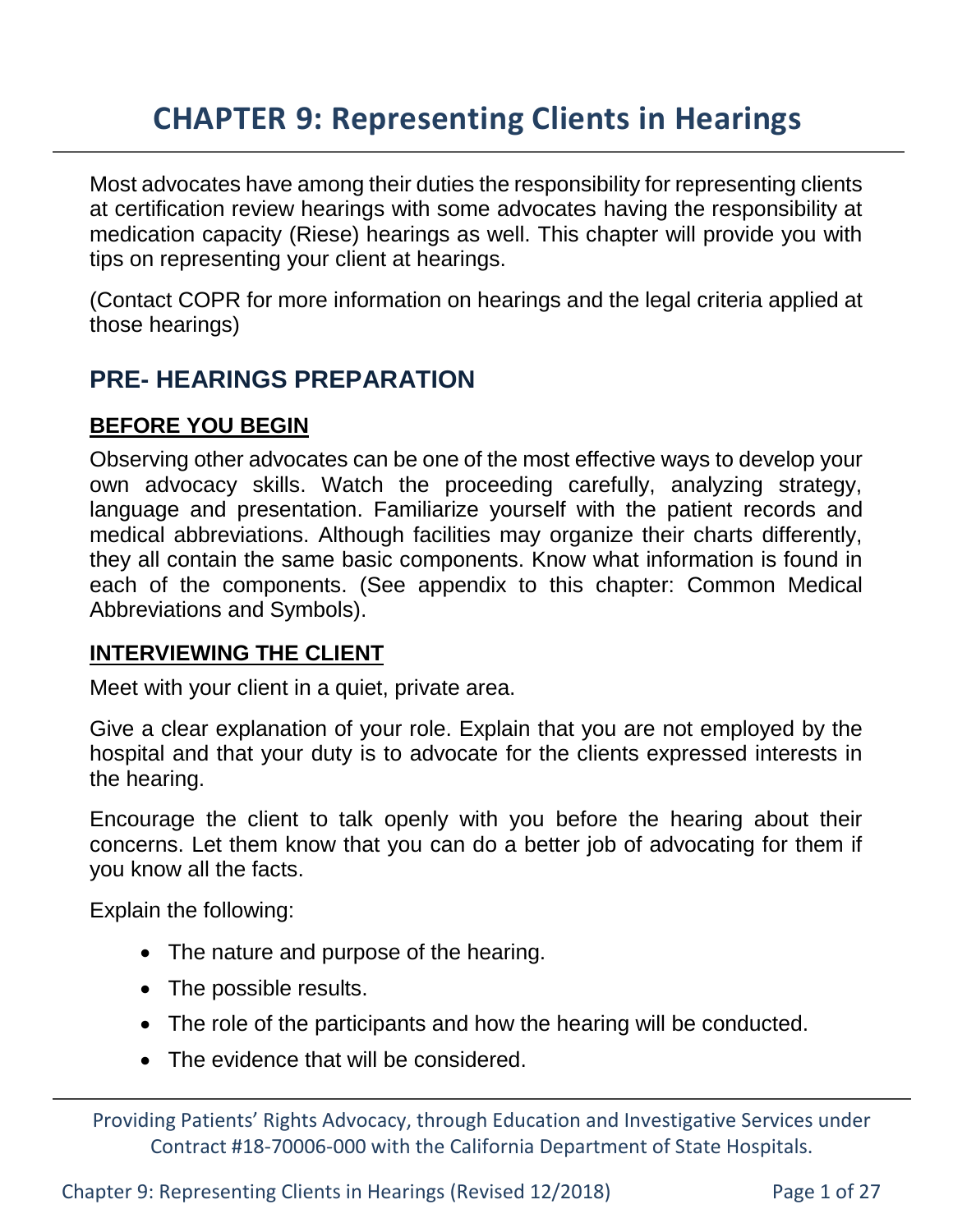The questions you will ask the client during the hearing.

It is important that the Advocate listen carefully and probe where clarification is needed. Follow up on leads and potential witnesses.

Explain to the client that the facility representative will speak first as they have the burden of establishing probable cause to detain the client. Advise the client against interrupting others during the hearing and ask the client to listen carefully to the questions. Warn the client that they may hear things they disagree with or that anger them, but they will have a chance to speak as well. If you feel your client will have a difficult time waiting for his/her turn to speak, offer the client a pencil and paper to take notes and write down his/her rebuttal remarks.

If the client indicates that they won't participate in the hearing, acknowledge that option. However, they should be advised of the implications of not attending. Explain that hearing officers are often reluctant to release individuals that they have not observed first hand. If the client is not attending because he/she is fearful of the hearing process, explain that the hearing is informal in nature and that he/she will be free to leave the hearing at any time. Note: In hearings where the client is absent or not contesting the hold, the facility is still required to present evidence of a mental disorder and the client's need for continued involuntary treatment as a danger to self/others, or gravely disabled. Advocates should hold the facility to this standard in every instance.

The Advocate should educate the client regarding the certification hearing and commitment process and how to successfully challenge it.

#### **REVIEW DOCUMENTATION**

Explain to the client that to provide them the best representation, you will need to know what evidence the facility plans to present at the hearing by reviewing what the staff have written in his/her medical record. Obtain the clients consent to review their medical record. If the client refuses consent, explain that it will hamper your ability to effectively assist them, but if the client still refuses, the advocate must respect this decision. Note: Advocates are entitled to a copy of the Notice of Certification without client consent. (Welfare and Institutions Code (WIC) Section 5253).

Provide the client with copies of forms and advisements to assist in refreshing his/her memory. In capacity hearings, offer the written medication information required to be provided. Review the material about medication with the client. Note: The Notice of Certification should have already been "personally delivered"

Chapter 9: Representing Clients in Hearings (Revised 12/2018) Page 2 of 27

Providing Patients' Rights Advocacy, through Education and Investigative Services under Contract #18-70006-000 with the California Department of State Hospitals.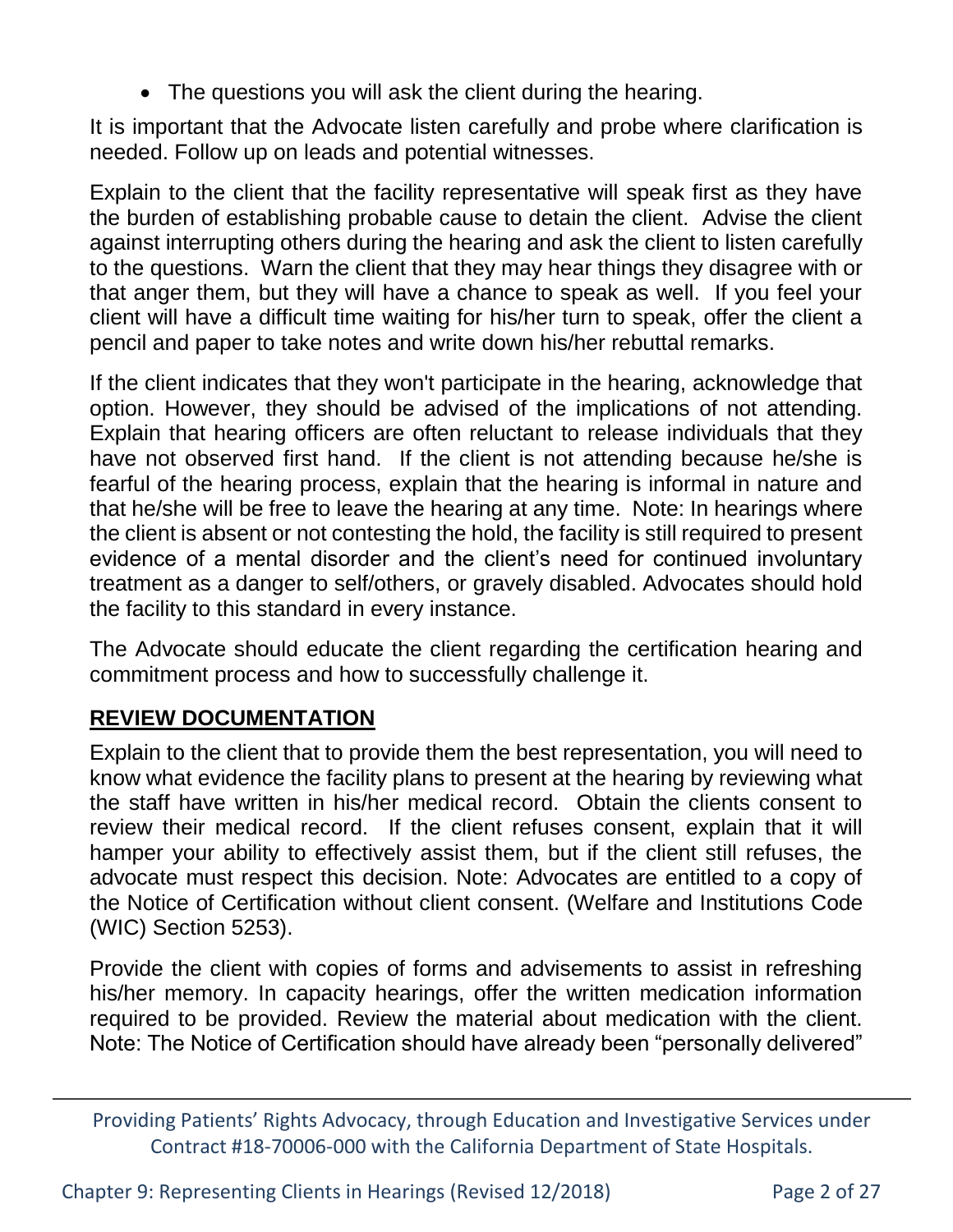to the client prior to the day of the hearing and the client should have been advised of the hearing and of his/her right to a writ of habeas corpus. (WIC Sections 5252 and 5253).

Advocates sometimes find, however, that clients have not been fully informed of the certification or the pending hearing. Hearing preparation provides a good opportunity for advocates to track and address patterns of due process violations at a particular facility, e.g. dropping Notices of Certification on the nightstand beside a sleeping patient, failure to timely initiate certification, missing signatures, etc.

After you have reviewed the medical record and Notice of Certification, ask the client to give their version of events documented in the medical record and to expand on reports of behavior that may be helpful in presenting the case. Take notes of key facts and arguments you plan to make.

### **CERTIFICATION HEARINGS**

Evidence gleaned from the medical record and the client interview that may be helpful in challenging certification as gravely disabled include the following:

- The client has been showering and dressing appropriately in the hospital
- The client has been eating in the hospital; his/her lab values are within normal limits; his/her body mass index (BMI) is at or above normal limits
- The client has a home to return to; he/she has knowledge of, or experience with, homeless resources

Evidence that may be helpful in establishing that the client is not a danger to self may include the following:

- The client can articulate a plan for emotional self-care after discharge
- The client has support from friends and family
- If the client contemplated or attempted suicide, he she can articulate what has changed since that time
- The client has a crisis plan and agrees to ask for help before acting on self-destructive impulses

Providing Patients' Rights Advocacy, through Education and Investigative Services under Contract #18-70006-000 with the California Department of State Hospitals.

Chapter 9: Representing Clients in Hearings (Revised 12/2018) Page 3 of 27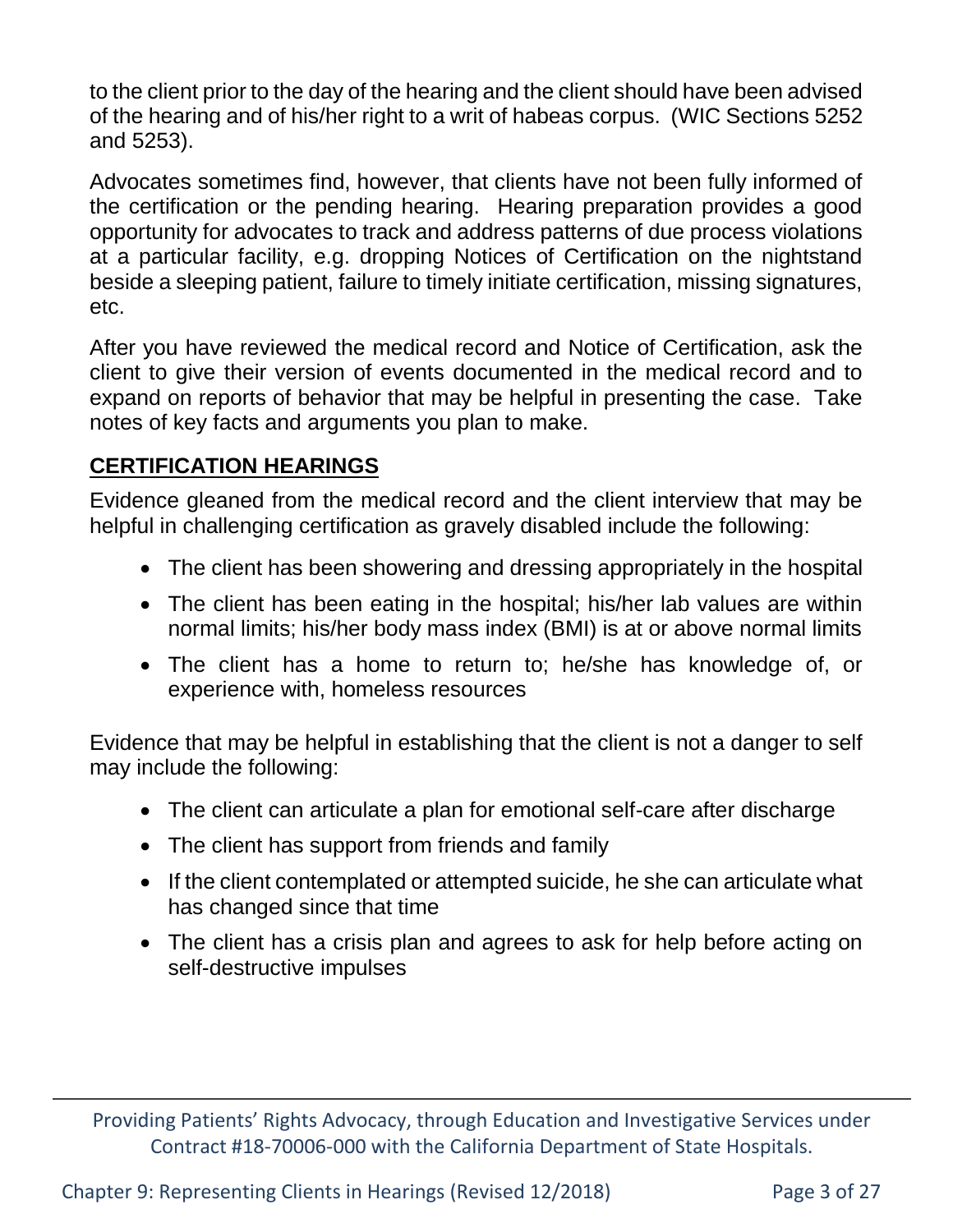Evidence that may be helpful in establishing that the client is not a danger to others may include the following:

- No violent or aggressive acts in the hospital or within the last several days
- Decrease in psychosis or other psychiatric symptoms

#### **CAPACITY HEARINGS**

Keep in mind that the client does not have to prove that his/her reason for refusing medication is a good one or that the medication is inappropriate or unhelpful, only that client client's decision is based on some reasonable belief.

Evidence that may be helpful in establishing that the client has capacity may include the following:

- The client understands and acknowledges he/she has been diagnosed with a mental disorder
- The client has experience with this or other psychiatric medications
- The client is able to articulate objectionable side effects he/she has experienced or fears
- The client has a documented history of medication side effects
- The client is willing to take a reasonable alternative medication
- No evidence was presented by the physician or documented in the medical record of the client having delusions, especially those related to medication

#### **KNOW THE NECESSARY STANDARDS AND CRITERIA**

Be familiar with the criteria and standards for certification review and capacity hearings.

The criteria for certification review hearings are due to a mental disorder the person is a danger to self or others or gravely disabled. The standard is "probable cause." To constitute probable cause to detain an individual for purposes of civil commitment, a statement of facts must be known to the peace officer (or other authorized person) that would lead a person of ordinary care and prudence to believe, or entertain a strong suspicion, that the person is mentally disordered and is a danger to self, others or is gravely disabled. (Contact COPR for further information about these criteria).

Providing Patients' Rights Advocacy, through Education and Investigative Services under Contract #18-70006-000 with the California Department of State Hospitals.

Chapter 9: Representing Clients in Hearings (Revised 12/2018) Page 4 of 27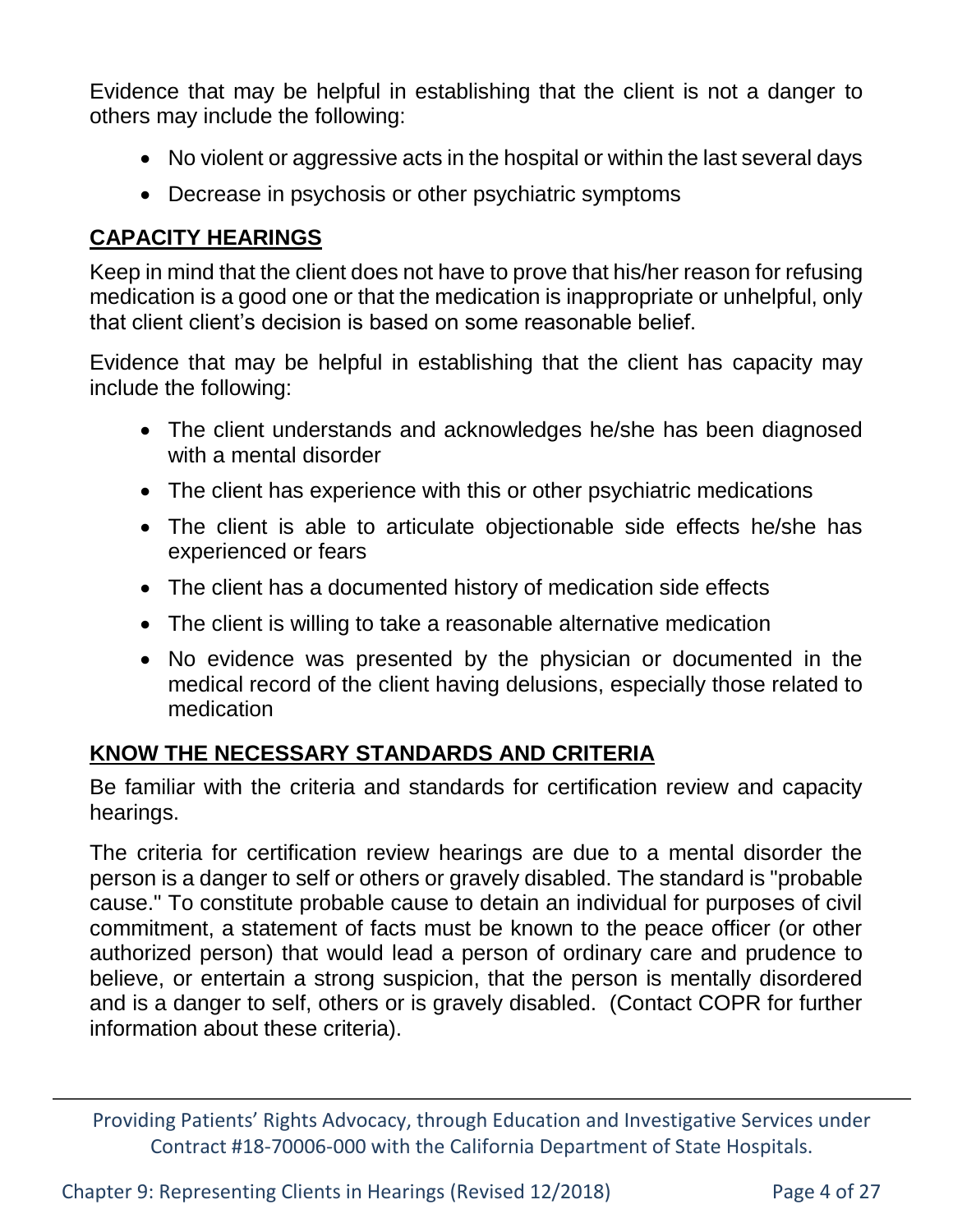For capacity hearings, the criterion is capacity to consent as defined as the ability "to understand and knowingly and intelligently act upon the information required to be given regarding the treatment." (Riese v. St. Mary's Hosp. & Med. Ctr. 209 Cal.App. 3d 1303, 1321 - 22 192 Cal. Rptr. 537 (1987))

The standard for capacity hearings is "clear and convincing evidence," defined as evidence which is "so clear as to leave no substantial doubt, sufficiently strong to command the unhesitating assent of every mind." (Lillian F. v. Superior Court 160 Cal. App. 3d 314, 320, 206 Cal. Rptr. 603, 606 (1984)) (Contact COPR for further information about informed consent criterion).

Also for capacity hearings, learn about medications. The physician has a major advantage in the hearing in that he/she has knowledge about and experience with medication. The advocate must have a good enough knowledge about the medication that he/she is not forced to rely entirely upon the physician's expertise. If the client is willing to take one medication but not another, the advocate needs to know whether the alternative offered by the client is realistic. If the client indicates a fear of a side effect that has not been acknowledged, the advocate needs some basis for arguing that the side effect is reasonable to fear. Read about medications and learn how to use the Physician's Desk Reference.

# **HEARING SKILLS**

In most counties both certification review hearings and capacity hearings take place at the facility and are relatively informal in nature. Try to use a pleasant style and tone to avoid alienating the decision maker when presenting your clients' case and soliciting testimony. Try as well to put your client at ease as much as possible. Make sure that she/he has been introduced to all the individuals in the hearing and is aware of each person's role.

## **PROCEDURAL ARGUMENTS**

Insist on procedural compliance even when the hearing officer will not consider procedural defects in the certification or Riese petition, the advocate should point out all procedural problems and the correct procedure to avoid problems in the future. Normally, hearing officers prefer to hear argument on any procedural issue prior to presentation of substantive evidence. Procedural issues that come up in a certification review hearing may include lack of signatures, timing problems, evidence that the client was not advised etc. Procedurals issues in Riese hearings may include evidence that the client is not refusing medication,

Providing Patients' Rights Advocacy, through Education and Investigative Services under Contract #18-70006-000 with the California Department of State Hospitals.

Chapter 9: Representing Clients in Hearings (Revised 12/2018) Page 5 of 27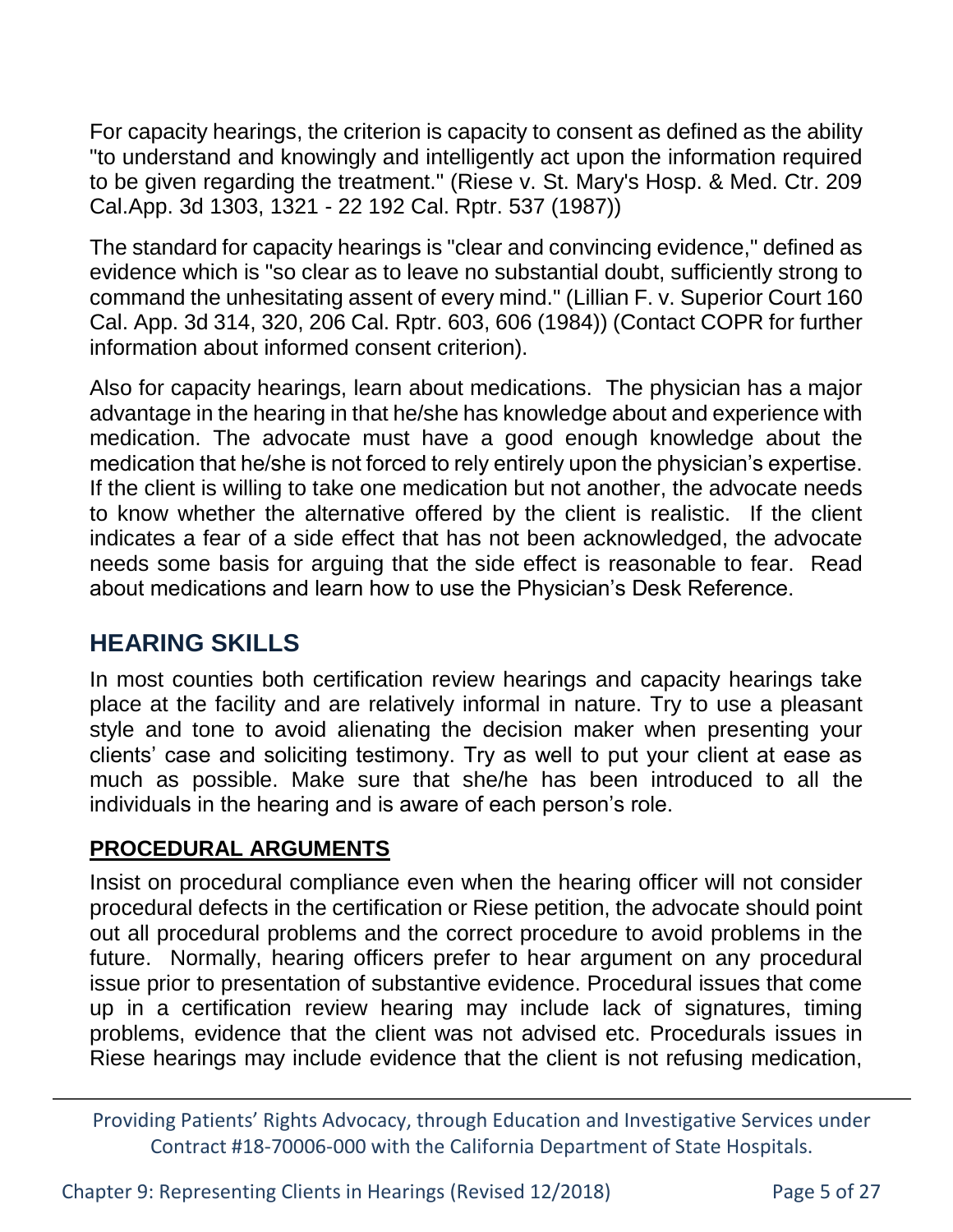that the facility did not complete and file the petition appropriately, or that the facility did not properly advise the client, etc. Advocates should continue to push the hearing officer to consider procedural defects in determining the validity of the certification or petition.

#### **ADDRESS WILLINGNESS AND ABILITY TO BE VOLUNTARY**

Willingness and ability to be voluntary should be addressed by the advocate both before and during the hearing. If the client indicates his/her willingness to stay voluntarily, it is appropriate for the advocate to approach the treating physician with this information and explore the possibility of the client signing in voluntarily prior to the hearing. Note: Both patients and physicians sometimes mistakenly believe that a hospitalization will not be covered by insurance unless the patient requires involuntary treatment. However, California's Mental Health Parity regulations require health maintenance organizations (HMOs) to cover voluntary psychiatric inpatient services. (Title 28 CCR section 1300.74.72 (a)).

Further, DMH Information Notice No. 01-01 clarifies that "nothing in Medi-Cal mental health regulations prevents payment solely on the basis of legal status for a voluntary emergency psychiatric inpatient hospital stay."

The advocate should address voluntariness at the hearing as well. Even when hearing officers will not rule on voluntary status, the advocate should highlight facts demonstrating the client's willingness and ability to receive treatment on a voluntary basis. Emphasize that willingness and ability to be voluntary is a threshold issue in the certification; when placing an individual a hold for continued intensive treatment, the doctor is required to certify that the individual has been advised of, but unwilling or unable to accept voluntary treatment. Even if the hearing office is does not rule on voluntariness, willingness and ability to be voluntary can also be used to indicate that the client is not dangerous or gravely disabled.

#### **PUSH FOR REMOVAL OF DANGER TO SELF AND/OR OTHERS GROUNDS**

Eliminating a danger to self and/or others grounds for certification not only reduces the number of elements to be challenged in a later proceeding, but reduces the stigma and negative implications of a finding of dangerousness.

#### **CHALLENGE THE FACTS PRESENTED**

Listen carefully to the facts presented. Challenge misstatements, inference, hyperbole and speculation. Point out errors and omissions in factual presentations. Be sure you round out the facts with additional information

Providing Patients' Rights Advocacy, through Education and Investigative Services under Contract #18-70006-000 with the California Department of State Hospitals.

Chapter 9: Representing Clients in Hearings (Revised 12/2018) Page 6 of 27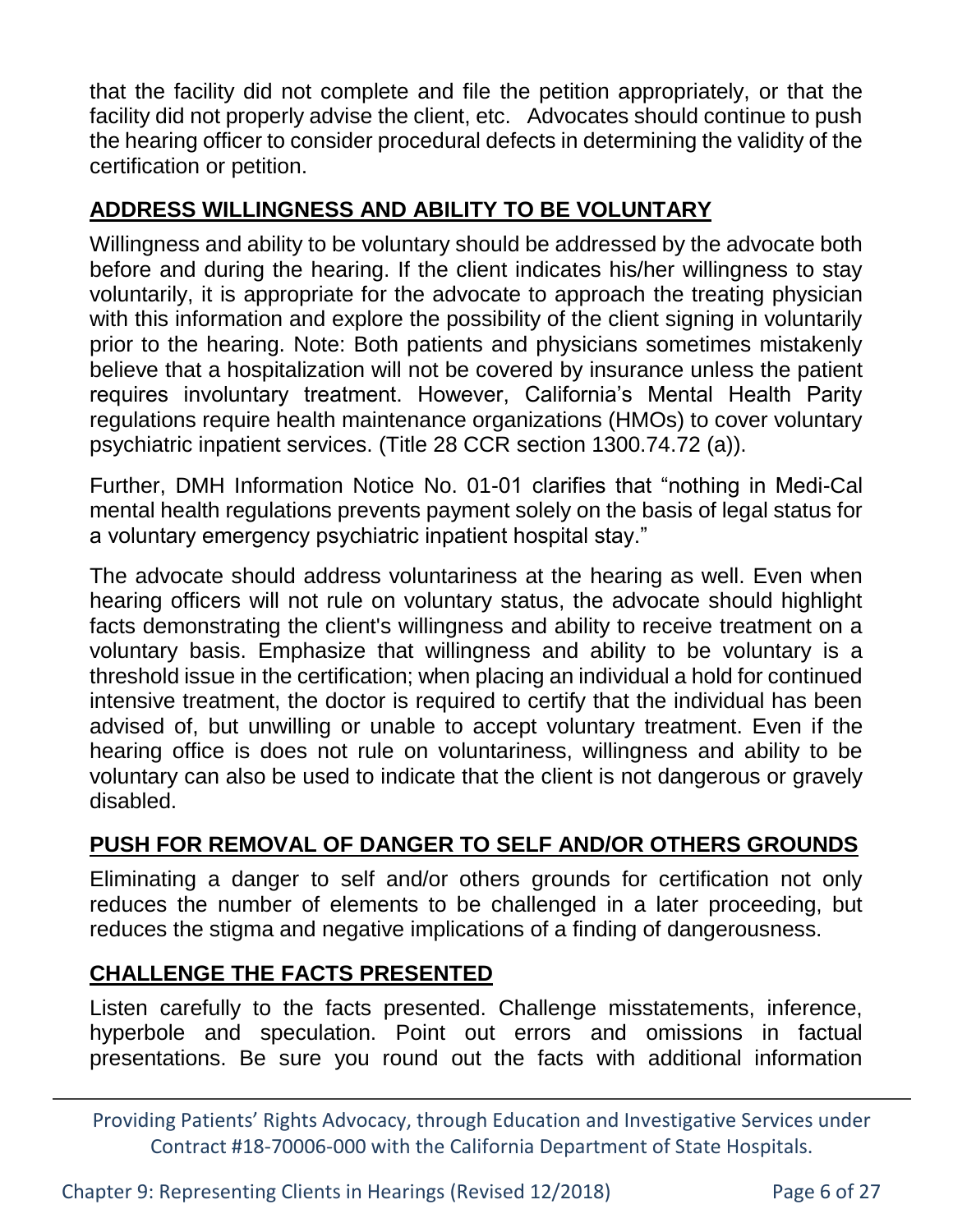emphasizing the client strength and abilities. When opinion or theory are put forward, identify them and contrast them with the facts.

#### **WITNESSES AND OTHER EVIDENCE**

Make sure you know what a witness will say before you ask them to testify in the hearing. Family, friends and clinical staff may have important evidence.

Remember that clinical staff may present adverse testimony; make sure to construct your questions precisely enough to narrow their testimony and don't go on a fishing expedition.

If an outside witness with good evidence refuses or is unable to testify, you may summarize the evidence for the hearing officer.

If you have documentary evidence (e.g., a description of side effects from a medication text, a letter from the client, friend or family, etc.) to present, be prepared to explain the purpose for which you are introducing it.

#### **CHALLENGE THE WAY THE LAW IS INTERPRETED OR APPLIED IN THE CASE**

Despite years of hearing experience, there are still misinterpretations of the law. In addition, hearing officers may misapply the law to specific facts. It is important for the advocate to challenge these mistakes. Provide hearing officers with copies of case decisions or legal memoranda to correct the problems of misinterpretation or misapplication.

#### **USE THE HEARING PROCESS TO EDUCATE**

A part of all hearing, preparation should be education of the client on the commitment process and how to successfully challenge it. It's also a good time to encourage the client to ask questions and make requests for assistance on other problems. In addition use the hearing process to educate staff about the law, the value of the legal protections, and the client's needs and interests.

# **PRESENTING THE CASE**

#### **OPENING STATEMENT**

- Present background information and identification of the client,
- Summarize what the evidence will show,
- Summarize the law that must be followed by the decision-maker.

Providing Patients' Rights Advocacy, through Education and Investigative Services under Contract #18-70006-000 with the California Department of State Hospitals.

Chapter 9: Representing Clients in Hearings (Revised 12/2018) Page 7 of 27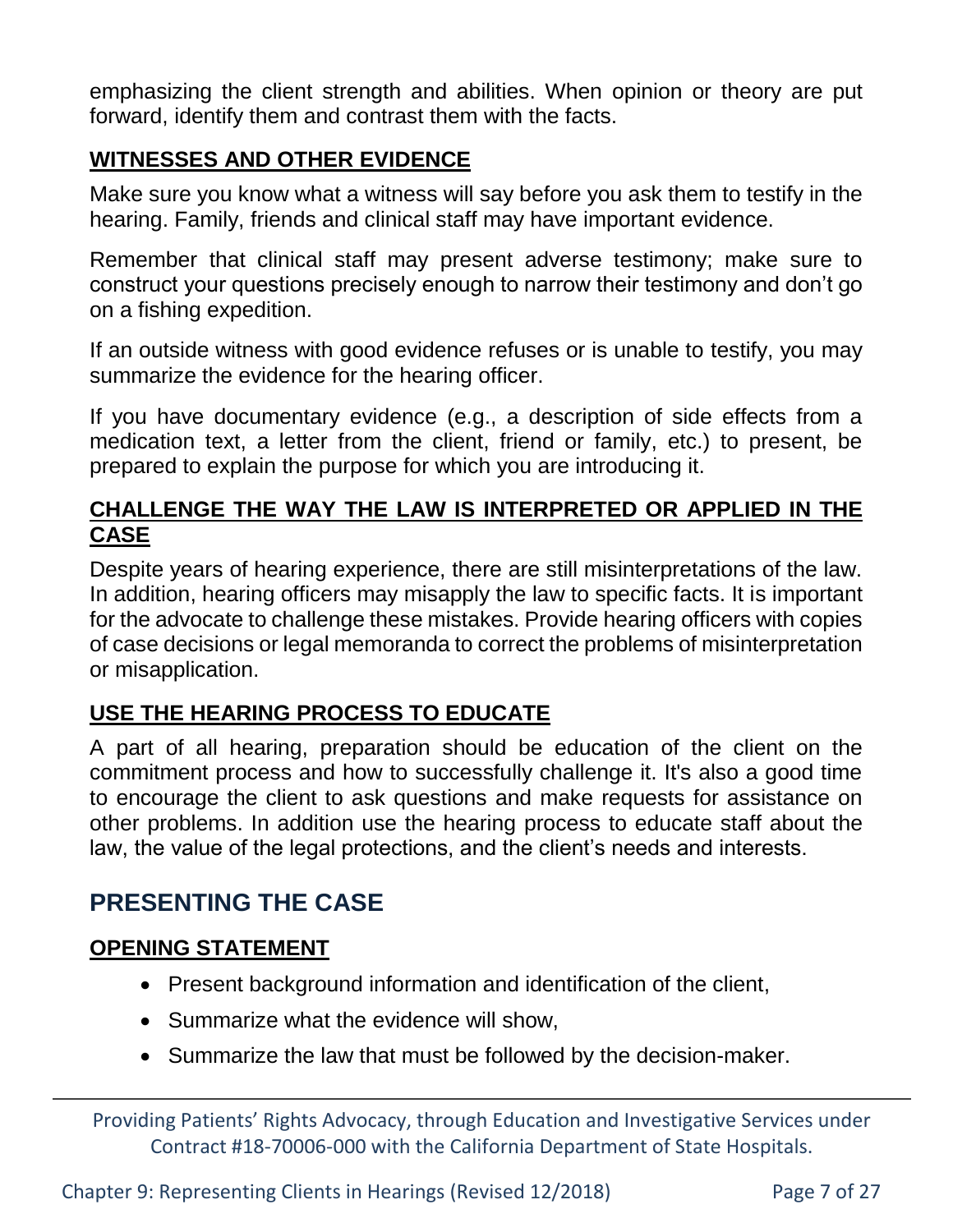### **TESTIMONY**

Keep the following in mind when you are soliciting testimony from the facility representative:

- Ask questions that are leading and closed (preferably those that ask for a yes or no answer);
- Avoid asking "why" questions unless you have a good sense that the answer will be favorable to your case;
- Ask questions designed to elicit favorable responses first. Ask questions that attack unfavorable testimony last;
- Break down questions into components, addressing one fact at a time;
- Listen closely to the answers you get. Revise your questions as appropriate, follow up on leads;
- Don't badger the witness; try to use a pleasant style and tone of voice so as not to alienate the decision-maker or the clinician. For example, don't recite a list of facts, followed with "isn't that a fact?"

#### **KEEP THE FOLLOWING IN MIND WHEN SOLICITING TESTIMONY FROM THE CLIENT:**

- Draft a detailed list of questions based on your interview with the client and review of the medical record;
- If the client's testimony is likely to appear to be illogical or disorganized, keep the testimony very brief, narrow in scope and focused;
- Ask the client in advance all the questions that you intend to ask in the hearing. If the client has trouble remembering what you covered in the interview, ask a leading question or remind the client that you've discussed this during preparation for the hearing. Try to avoid the appearance of coaching the client, but if you need the testimony, you can prompt the client;
- Closing Statement;
- State the conclusion you want the hearing officer to reach;
- Summarize what your evidence has shown and then review that evidence. Begin with the evidence that is strongest for your case;

Providing Patients' Rights Advocacy, through Education and Investigative Services under Contract #18-70006-000 with the California Department of State Hospitals.

Chapter 9: Representing Clients in Hearings (Revised 12/2018) Page 8 of 27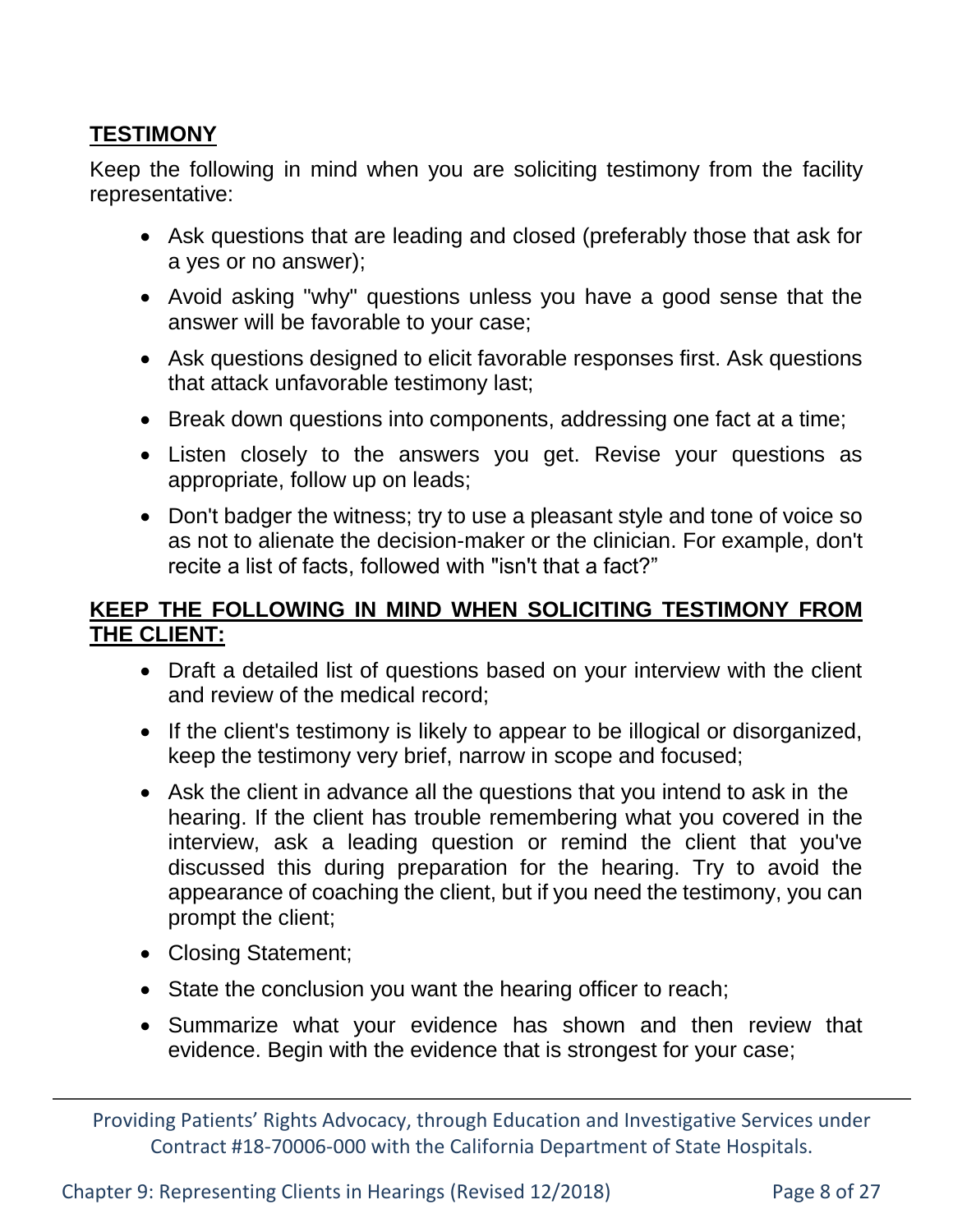- Recite the weaknesses or problems with the clinician's case, why what has been provided in testimony is not accurate or does not lead to the ultimate conclusion;
- Review why the law- as applied to the evidence as presented- requires the hearing officer to decide in the client's favor.

# **APPENDIX A - COMMON MEDICAL ABBREVIATIONS AND SYMBOLS**

#### **Abbreviation Meaning**

| a              | before                                                   |  |  |  |
|----------------|----------------------------------------------------------|--|--|--|
| ac             | before meals                                             |  |  |  |
| abd            | abdomen                                                  |  |  |  |
| <b>AD</b>      | Alzheimer's disease; right ear                           |  |  |  |
| <b>ADD</b>     | <b>Attention Deficit Disorder</b>                        |  |  |  |
| <b>ADHD</b>    | <b>Attention Deficit Hyperactivity Disorder</b>          |  |  |  |
| <b>ADL</b>     | activities of daily living                               |  |  |  |
| ad lib         | as desired                                               |  |  |  |
| amb            | ambulation (walk)                                        |  |  |  |
| ama            | against medical advice                                   |  |  |  |
| ASAP           | as soon as possible                                      |  |  |  |
| BID, bid       | twice in the day                                         |  |  |  |
| ВM             | bowel movement                                           |  |  |  |
| ΒP             | blood pressure                                           |  |  |  |
| <b>BPD</b>     | <b>Bipolar Disorder; Borderline Personality Disorder</b> |  |  |  |
| BR or br       | bath room                                                |  |  |  |
| <b>BUN</b>     | blood urea nitrogen (a lab test)                         |  |  |  |
| $\overline{C}$ | with                                                     |  |  |  |

Providing Patients' Rights Advocacy, through Education and Investigative Services under Contract #18-70006-000 with the California Department of State Hospitals.

Chapter 9: Representing Clients in Hearings (Revised 12/2018) Page 9 of 27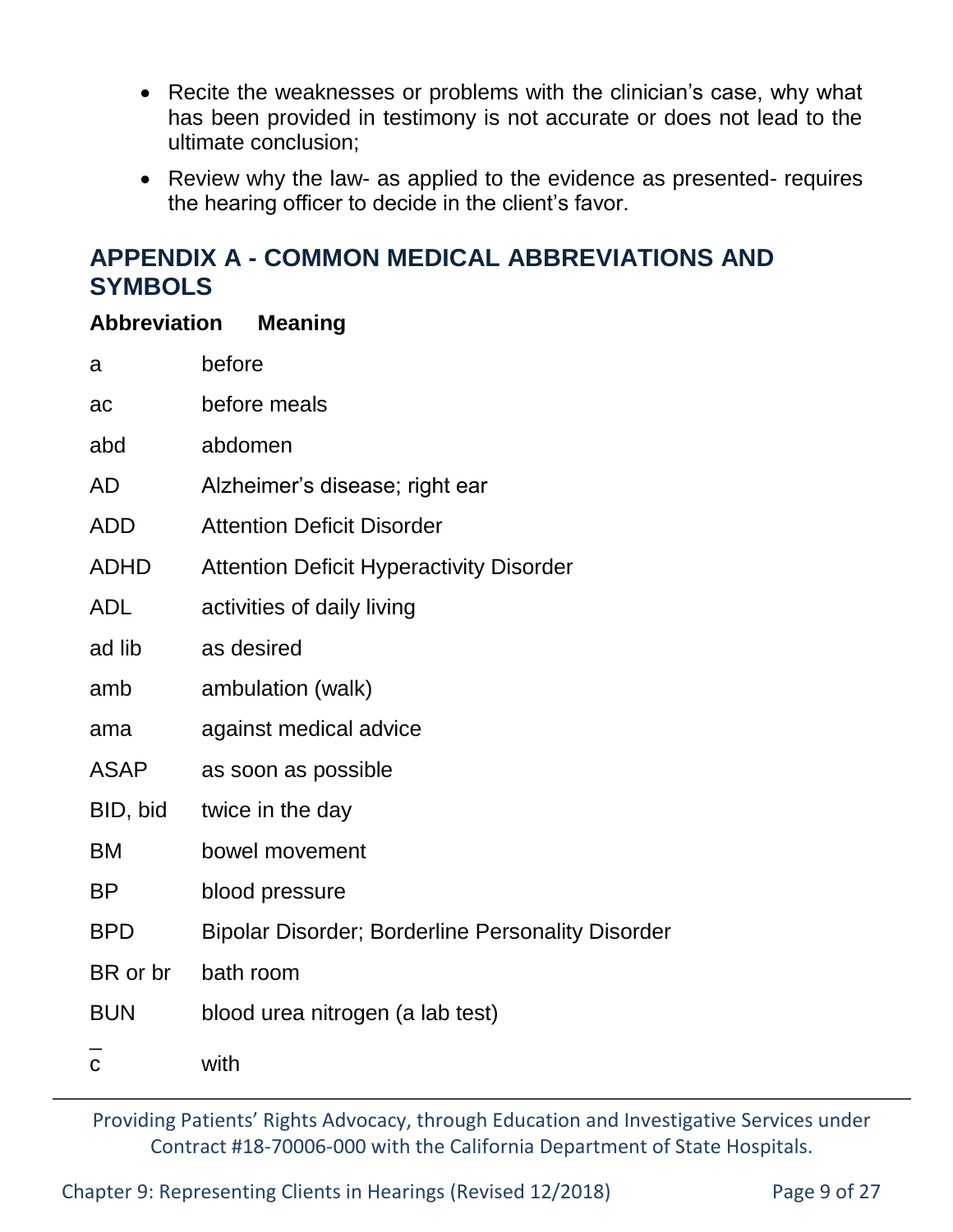| C/O                 | complaints of                                                   |  |  |  |
|---------------------|-----------------------------------------------------------------|--|--|--|
| caps                | capsule with medication in it                                   |  |  |  |
| cath                | catheter (a tube used to drain out body fluid)                  |  |  |  |
| <b>CBC</b>          | complete blood count (a blood test)                             |  |  |  |
| <b>CC</b>           | chief complaint                                                 |  |  |  |
| cont.               | continued                                                       |  |  |  |
| <b>COPD</b>         | chronic obstructive pulmonary disease                           |  |  |  |
| /d                  | per day                                                         |  |  |  |
| DC or D/C discharge |                                                                 |  |  |  |
| dc                  | discontinue                                                     |  |  |  |
| decub               | decubitus ulcer (pressure sore, bedsore)                        |  |  |  |
| DD                  | <b>Developmental Disability</b>                                 |  |  |  |
| <b>DID</b>          | <b>Dissociative Identity Disorder</b>                           |  |  |  |
| DM                  | diabetes mellitus (diabetes)                                    |  |  |  |
| D.O.                | disorder                                                        |  |  |  |
| <b>DOA</b>          | date of admission; dead on arrival                              |  |  |  |
| <b>DOB</b>          | date of birth                                                   |  |  |  |
| Dx                  | diagnosis                                                       |  |  |  |
|                     | DT, DTs delirium tremens ("the shakes" from alcohol withdrawal) |  |  |  |
|                     | ECG, EKG electrocardiogram                                      |  |  |  |
|                     | ect, ECT electroshock therapy                                   |  |  |  |
| <b>EEG</b>          | electroencephalogram (electric brain activity)                  |  |  |  |
| e.g.                | example                                                         |  |  |  |
| <b>ETOH</b>         | ethanol (alcohol)                                               |  |  |  |
| <b>FBS</b>          | fasting blood sugar (a lab test)                                |  |  |  |
|                     |                                                                 |  |  |  |

Chapter 9: Representing Clients in Hearings (Revised 12/2018) Page 10 of 27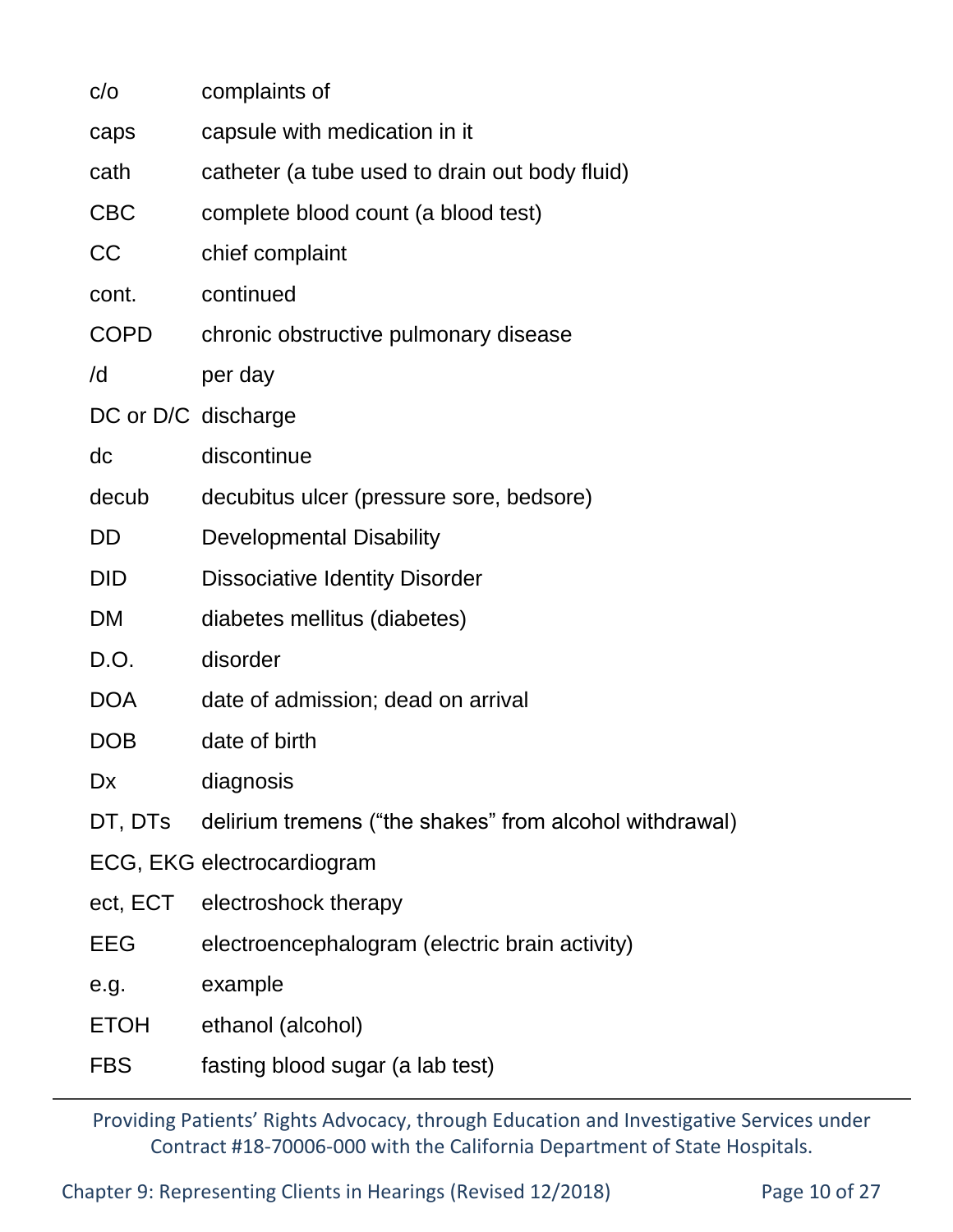| F/U FU     | follow up                                           |  |  |  |
|------------|-----------------------------------------------------|--|--|--|
| G tube     | gastric tube (a tube in the stomach)                |  |  |  |
| <b>GAF</b> | global assessment of functioning                    |  |  |  |
| hgb hct    | hemoglobin, hematocrit, (blood cell measurements)   |  |  |  |
| HS, hs     | hour of sleep, or at bedtime                        |  |  |  |
| ht         | height                                              |  |  |  |
| Hx, hx     | history                                             |  |  |  |
| 180        | intake and output (fluid taken in and urine output) |  |  |  |
| IM         | intramuscular                                       |  |  |  |
| <b>Inj</b> | injection                                           |  |  |  |
| IV         | intravenous                                         |  |  |  |
| <b>MDD</b> | major depressive disorder                           |  |  |  |
| meds       | medications                                         |  |  |  |
| MI         | mental illness                                      |  |  |  |
| <b>MR</b>  | mental retardation                                  |  |  |  |
| N/C        | no complaints                                       |  |  |  |
| NG, NGT    | nasogastric (tube)                                  |  |  |  |
| noc        | night                                               |  |  |  |
| norm       | normal                                              |  |  |  |
| <b>NOS</b> | not otherwise specified                             |  |  |  |
| <b>NPO</b> | nothing by mouth                                    |  |  |  |
| nsg        | nursing                                             |  |  |  |
| <b>OT</b>  | occupational therapy                                |  |  |  |
| p          | after                                               |  |  |  |
|            |                                                     |  |  |  |

Chapter 9: Representing Clients in Hearings (Revised 12/2018) Page 11 of 27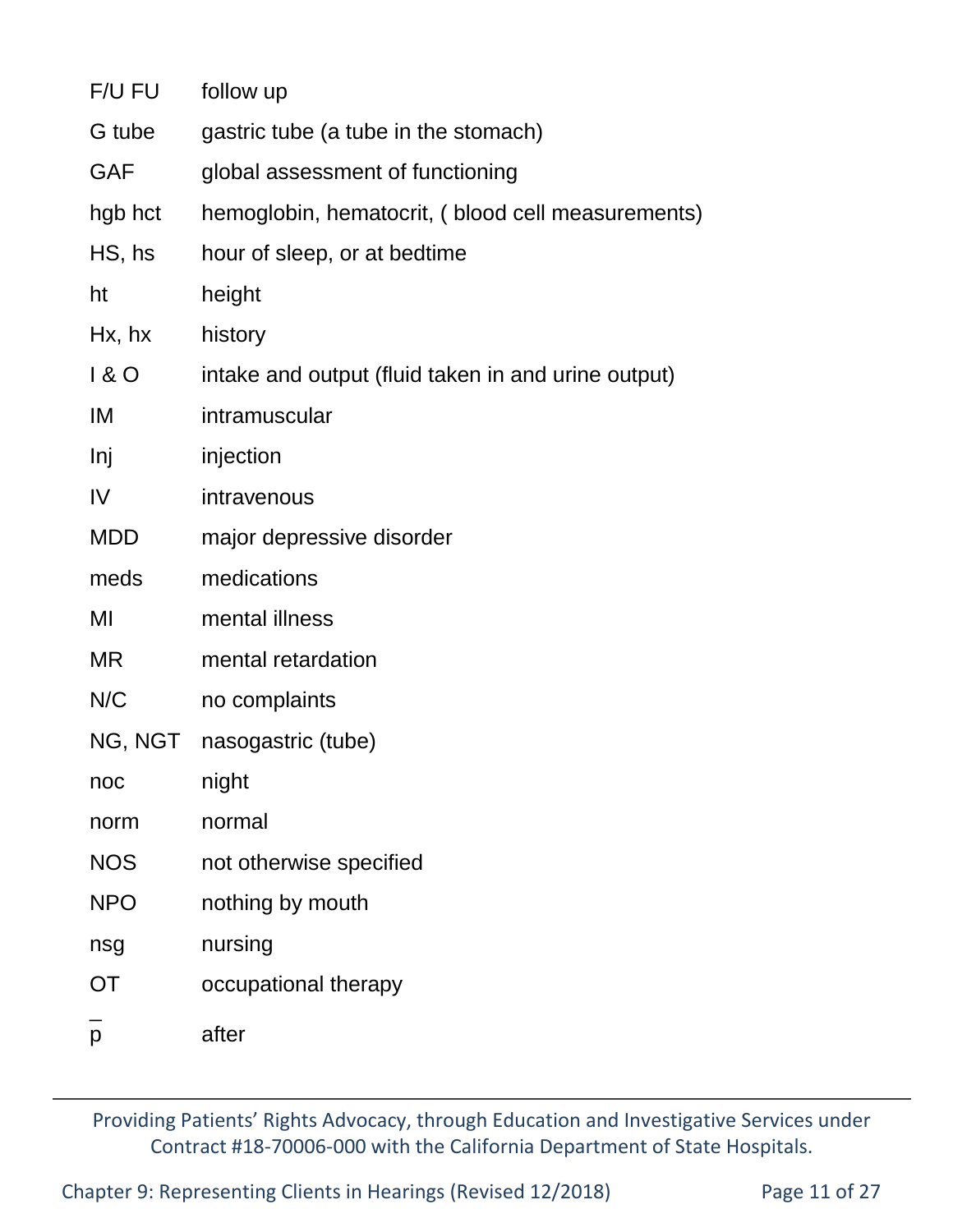| P                                                         | pulse                               |  |  |  |  |
|-----------------------------------------------------------|-------------------------------------|--|--|--|--|
|                                                           | pc, p.c. after meals                |  |  |  |  |
|                                                           | PE pe   physical exam               |  |  |  |  |
|                                                           | prn, p.r.n. as needed or required   |  |  |  |  |
| PO, po                                                    | by mouth                            |  |  |  |  |
| pt                                                        | patient                             |  |  |  |  |
| q                                                         | every                               |  |  |  |  |
| qam                                                       | every am (morning)                  |  |  |  |  |
| qd                                                        | every day                           |  |  |  |  |
| qod                                                       | every other day                     |  |  |  |  |
| qh                                                        | every hour                          |  |  |  |  |
| q2h, q3h, q4h every 2 hours, every 3 hours, every 4 hours |                                     |  |  |  |  |
| qhs                                                       | every night (hour of sleep)         |  |  |  |  |
| qid                                                       | four times a day                    |  |  |  |  |
| re:                                                       | about or regarding                  |  |  |  |  |
|                                                           | rbc, RBC red blood cell             |  |  |  |  |
| reg                                                       | regular                             |  |  |  |  |
| resp                                                      | respiration or breaths              |  |  |  |  |
| $R/O$ , r/o                                               | rule out                            |  |  |  |  |
| <b>ROM</b>                                                | range of motion                     |  |  |  |  |
| rx, RX                                                    | prescription                        |  |  |  |  |
| S                                                         | without                             |  |  |  |  |
| <b>SAD</b>                                                | <b>Seasonal Affective Disorder</b>  |  |  |  |  |
| sl                                                        | sublingual meaning under the tongue |  |  |  |  |
|                                                           |                                     |  |  |  |  |

Chapter 9: Representing Clients in Hearings (Revised 12/2018) Page 12 of 27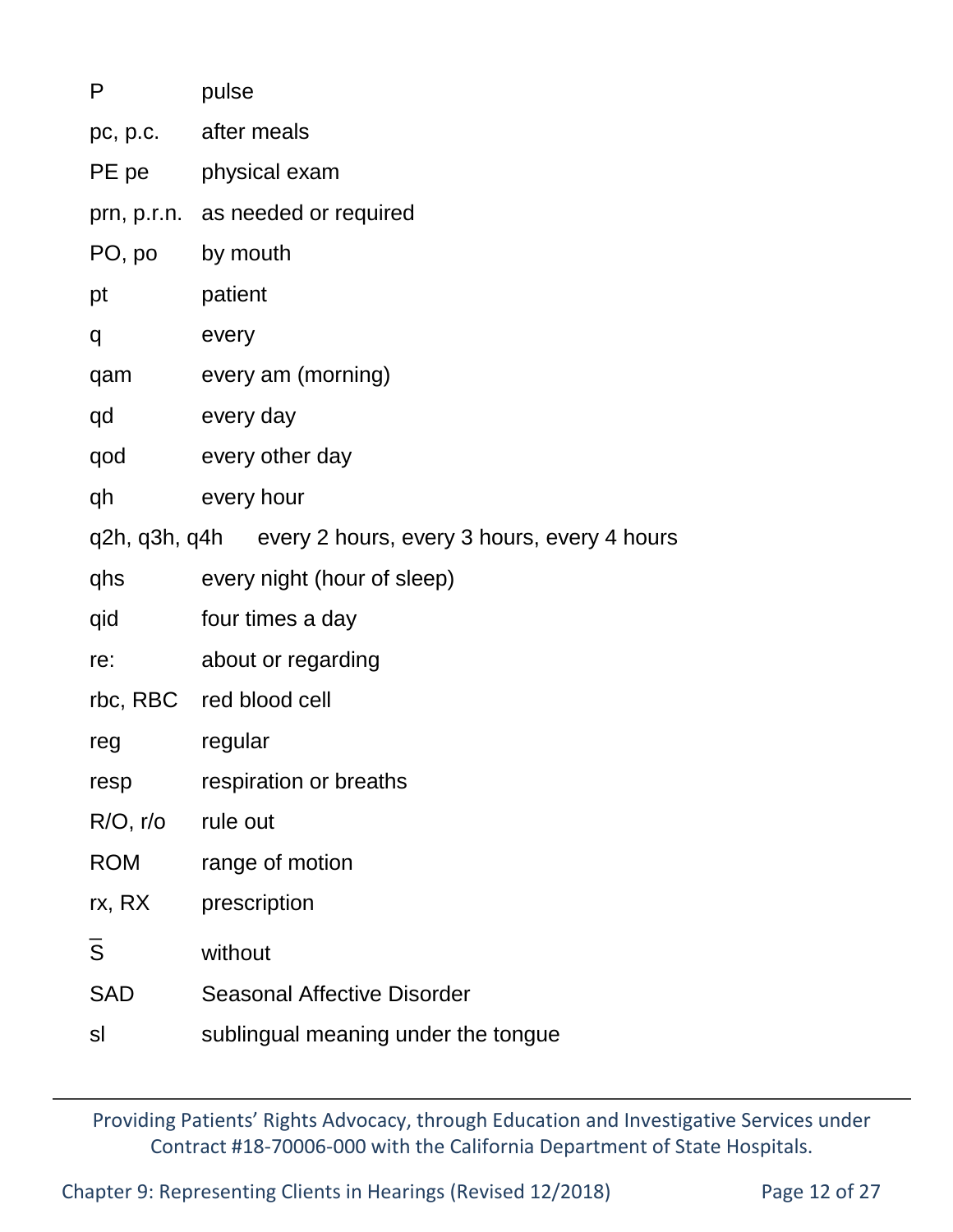| SOB              | short of breath                                                           |
|------------------|---------------------------------------------------------------------------|
|                  | s & s, s/s signs and symptoms                                             |
| stat             | immediately                                                               |
| <b>STD</b>       | sexually transmitted disease                                              |
| strep            | streptococcus                                                             |
| symp, Sx symptom |                                                                           |
| Τ                | temperature                                                               |
| tab              | tablet, a tablet of medication, a round pill                              |
| TB               | tuberculosis                                                              |
| tid              | three times a day                                                         |
| $T/O$ ,          | t/o telephone order                                                       |
| <b>TPR</b>       | temperature, pulse, respiration                                           |
| Tx               | treatment                                                                 |
| U/A, u/a         | urine analysis                                                            |
| UTI              | urinary tract infection                                                   |
| VO, v/o          | verbal order                                                              |
|                  | vs, VS, v/s vital signs (temperature, pulse and respiration measurements) |
|                  | WBC, wbc white blood cell                                                 |
| W/C              | wheel chair                                                               |
| <b>WNL</b>       | within normal limits                                                      |
| W/O              | without                                                                   |
| wt               | weight                                                                    |
| w/u              | work up                                                                   |
| X                | times                                                                     |
| $y$ /o           | years old                                                                 |

Chapter 9: Representing Clients in Hearings (Revised 12/2018) Page 13 of 27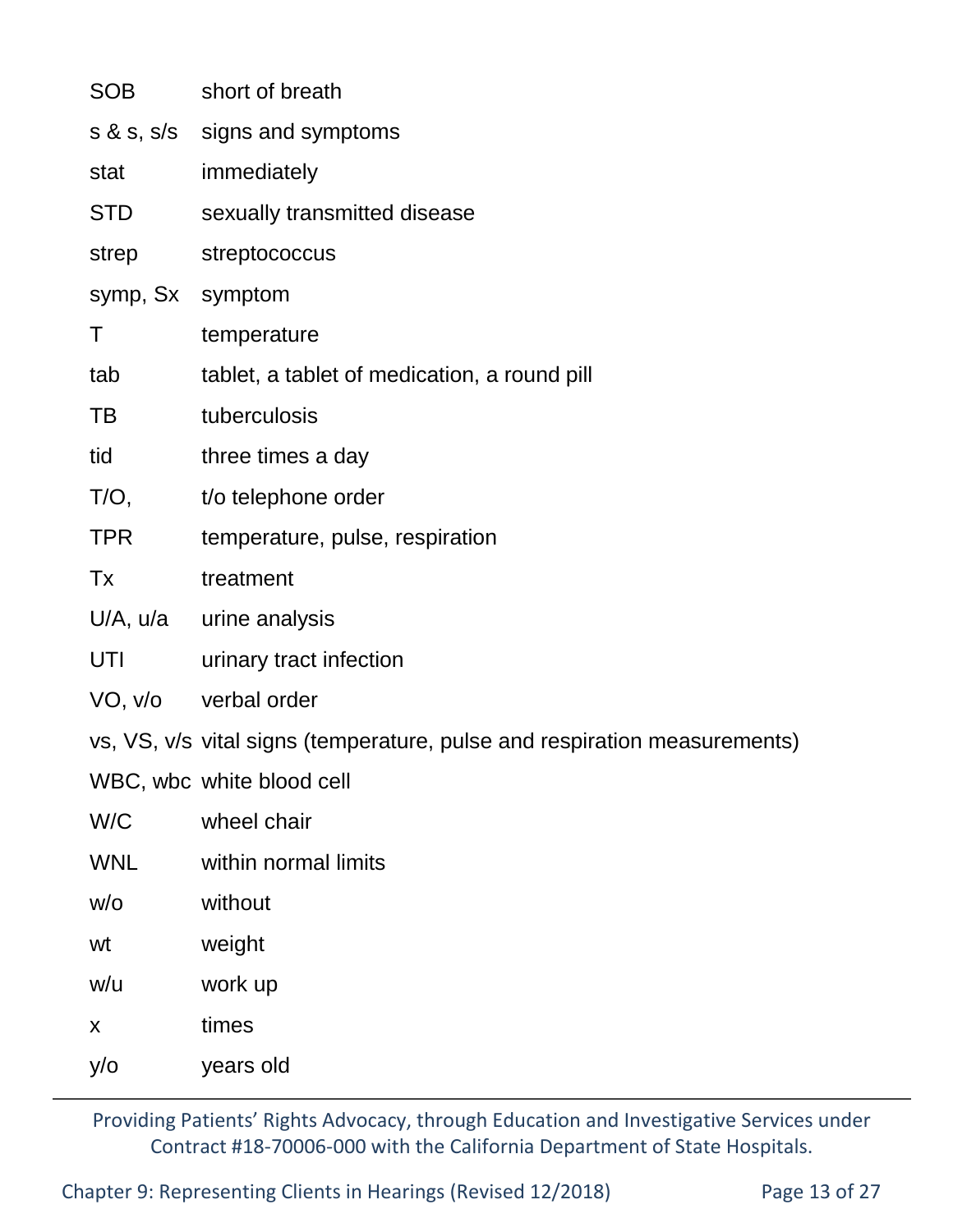#### yr year

### **COMMONLY USED SYMBOLS**

|                 | increase         | ↓                               | decrease           |
|-----------------|------------------|---------------------------------|--------------------|
|                 | approximately    | #                               | number             |
| $^{\copyright}$ | at               | O                               | degree             |
| $\geq$          | greater than     | $\prec$                         | less than          |
| $\ddag$         | positive         |                                 | negative           |
| $+, 8$          | and              | Ø                               | nothing, not, none |
|                 | equal to         | $\neq$                          | not equal to       |
|                 |                  |                                 |                    |
|                 | male             |                                 | female             |
| 亍               | one of something | $\overline{11}, \overline{111}$ | 2,3 of something   |

Providing Patients' Rights Advocacy, through Education and Investigative Services under Contract #18-70006-000 with the California Department of State Hospitals.

Chapter 9: Representing Clients in Hearings (Revised 12/2018) Page 14 of 27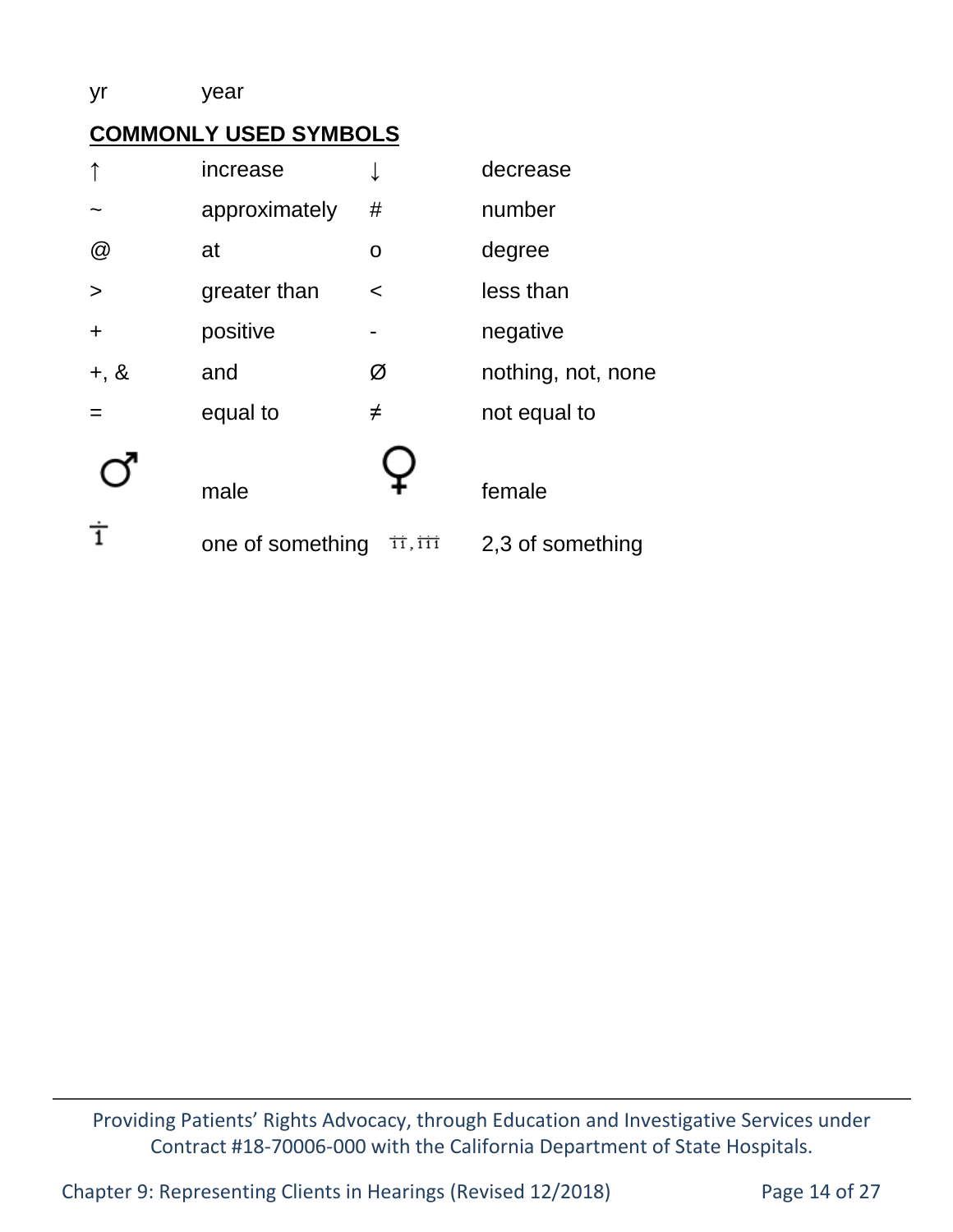# **APPENDIX B - CERTIFICATION REVIEW HEARING CHECKLIST**

#### **INITIAL CONTACT WITH CLIENT**

- 1) Did advocate introduce him/herself to the client?
- 2) Did advocate ask the client if s/he wished to be called by first name or Mr., Mrs., etc.?
- \_\_\_ 3) Did advocate attempt to find a private place in which to meet with the client?
- 4) Did advocate make sure that the client understood that advocates are not affiliated with the mental health facility in any way?
- \_\_\_ 5) Did advocate assure client that any information s/he gave would be held in confidence and would not be shared with anyone outside the hearing unless it was with the client's permission?
- \_\_\_ 6) Did advocate adequately explain his/her reason for meeting with the client?
- \_\_\_ 7) Did advocate obtain the client's consent before talking with anyone regarding his/her case or reviewing his/her chart?

#### **HEARING PREPARATION**

- \_\_\_ 1) Did advocate explain the hearing procedure including time, place, participants and what the client would be likely to encounter?
- \_\_\_ 2) Did advocate inform the client that the hearing would be informal and that the hearing was being held solely for their own protection and that the burden of proof was on the facility to show that the commitment was justified?
- \_\_\_ 3) Did advocate explain the following:
	- a. The reason doctor was holding client as shown on the 5250 form?
	- b. The technical grounds on which client was being held?
	- c. The ways client could overcome these grounds?
- \_\_\_ 4) In a neutral way, did advocate ask client whether or not s/he wanted to leave the hospital or stay in the hospital?

Providing Patients' Rights Advocacy, through Education and Investigative Services under Contract #18-70006-000 with the California Department of State Hospitals.

Chapter 9: Representing Clients in Hearings (Revised 12/2018) Page 15 of 27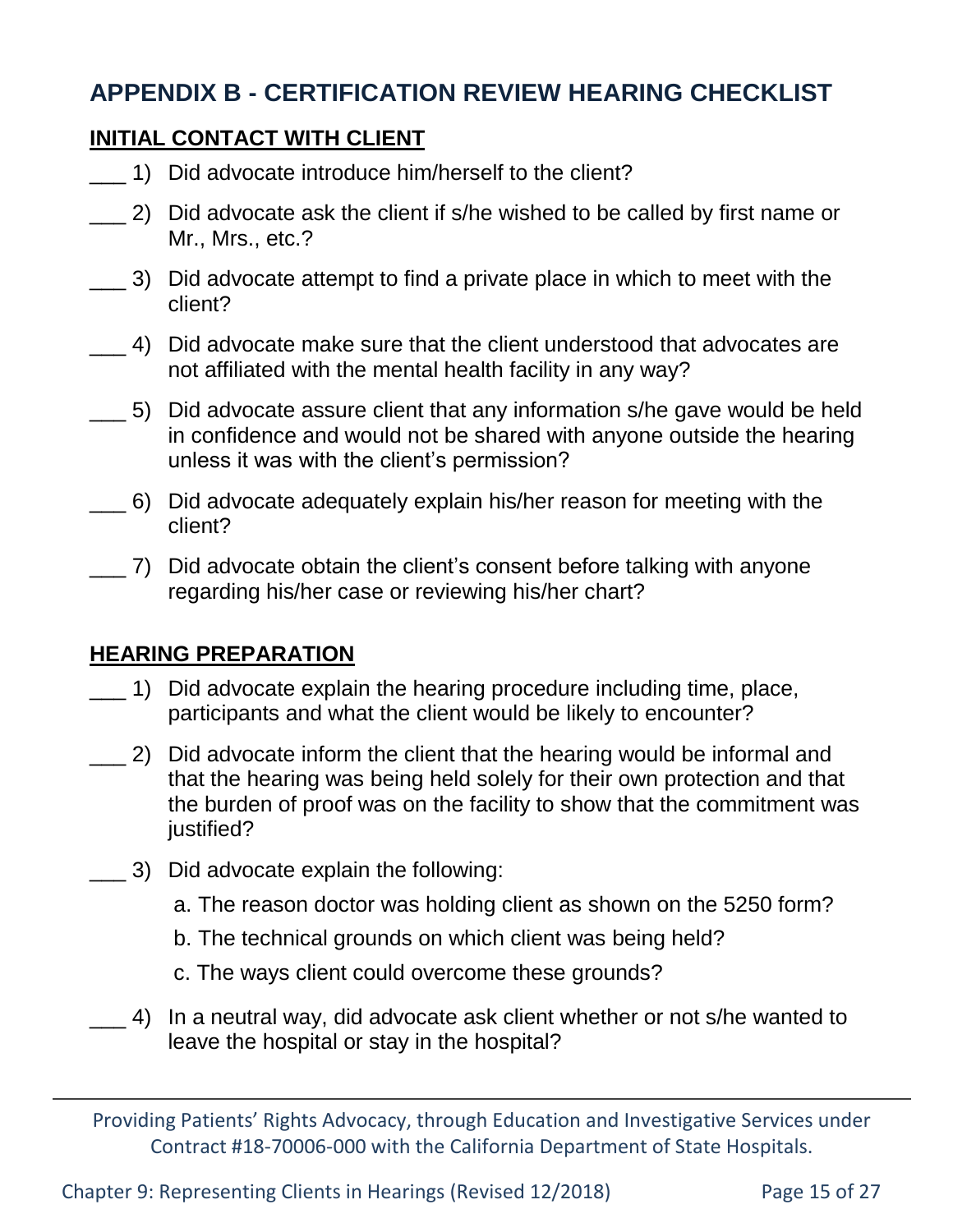- 5) If the client wanted to stay or was unsure about leaving, did the advocate explore with the client, taking the client's lead, the possibility of:
	- a. Postponing the hearing?
	- b. Requesting voluntary status?
- \_\_\_ 6) If the client expressed the desire to leave the hospital did advocate:
	- a. Ask client how hospitalization came about?
	- b. Ask for permission to read the client's chart?
	- c. Ask permission to phone family members etc. for support and information?
- \_\_\_ 7) Did the advocate advise client that s/he did not have to answer any questions that would make him/her uncomfortable either in the interview or at the hearing and that s/he did not have to attend the hearing the hearing if s/he didn't want to?
- \_\_\_ 8) If client did not want to attend the hearing, did advocate inform client that the hearing officer might interpret his/her nonparticipation in an unfavorable light?
- \_\_\_ 9) Did advocate inform client that s/he could waive the hearing and proceed directly to court by petitioning for a writ of habeas corpus but that waiving the hearing would not be strategically a wise choice since, by so doing so, s/he would be losing one of his/her due process protections?
- \_\_\_ 10) Did advocate advise client that, although things might be said at the hearing with which s/he might disagree, during the hearing it would be important not so interrupt while others are talking?
- \_\_\_ 11) Did advocate advise client about the importance of his/her demeanor and physical appearance at the hearing?
- \_\_\_ 12) With regard to above, did advocate offer to provide or obtain any assistance the client requested in preparing him/herself for the hearing?
- \_\_\_ 13) Without leading the client to particular decision, did advocate ascertain client's wishes with respect to continued hospitalization?

Chapter 9: Representing Clients in Hearings (Revised 12/2018) Page 16 of 27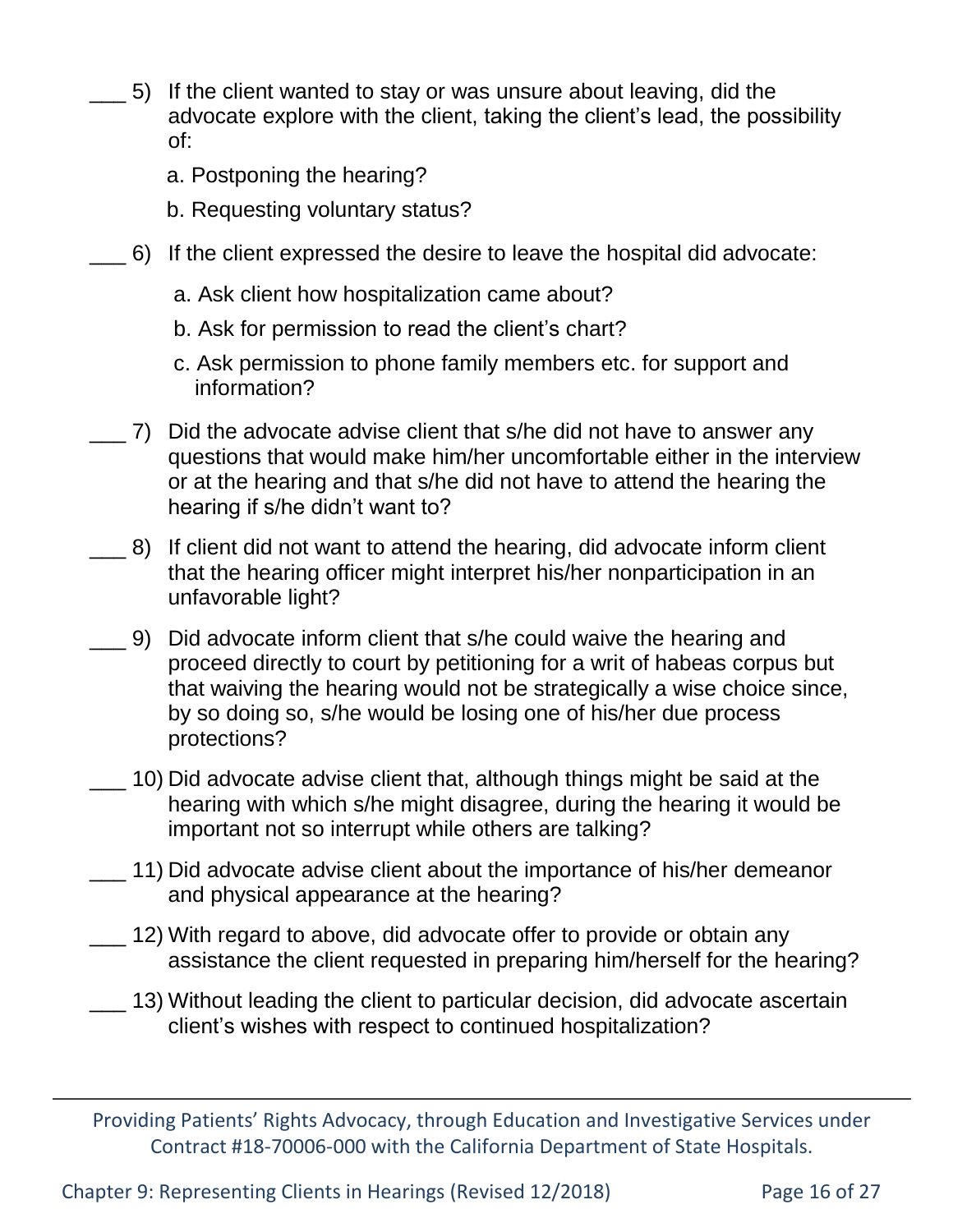- 14) Did advocate ask client if s/he would like to contact anyone to verify living arrangements?
- \_\_\_ 15) If yes to above, did advocate identify him/her as a patients' rights advocate and clearly convey to the family member that s/he is not connected with the hospital in any way?
- \_\_\_ 16) Did advocate clearly convey to the family member that if the client were released at the hearing that it would likely be against medical advice, but that the hearing officer would be making a decision as to whether or not, with their assistance, the client could meet his/her basic needs for food, clothing and shelter?
- $\pm$  17) If the hearing was postponed, was it postponed based on the expressed wishes of the client?
- \_\_\_ 18) Did advocate leave a number with the client where s/he could be reached in case the client had any questions or problems?

### **REVIEWING CHART**

#### **Did advocate look for any statements in the chart that indicated:**

- \_\_\_ 1) That the client was calm or cooperative in admission?
- \_\_\_ 2) That the client's condition had improved?
- \_\_\_ 3) Positive description of client's condition or behavior?
- 4) That medication had been decreased or discontinued?
- \_\_\_ 5) Positive physical health reports?
- \_\_\_ 6) Existence of financial and family support?
- \_\_\_ 7) That client was placed in seclusion or restraint?
- \_\_\_ 8) That the client had been eating/sleeping well?
- \_\_\_ 9) Voluntary consent forms?

#### **Did advocate check to see if:**

\_\_\_ 1) The client had been given a copy of the 14-day certification?

Providing Patients' Rights Advocacy, through Education and Investigative Services under Contract #18-70006-000 with the California Department of State Hospitals.

Chapter 9: Representing Clients in Hearings (Revised 12/2018) Page 17 of 27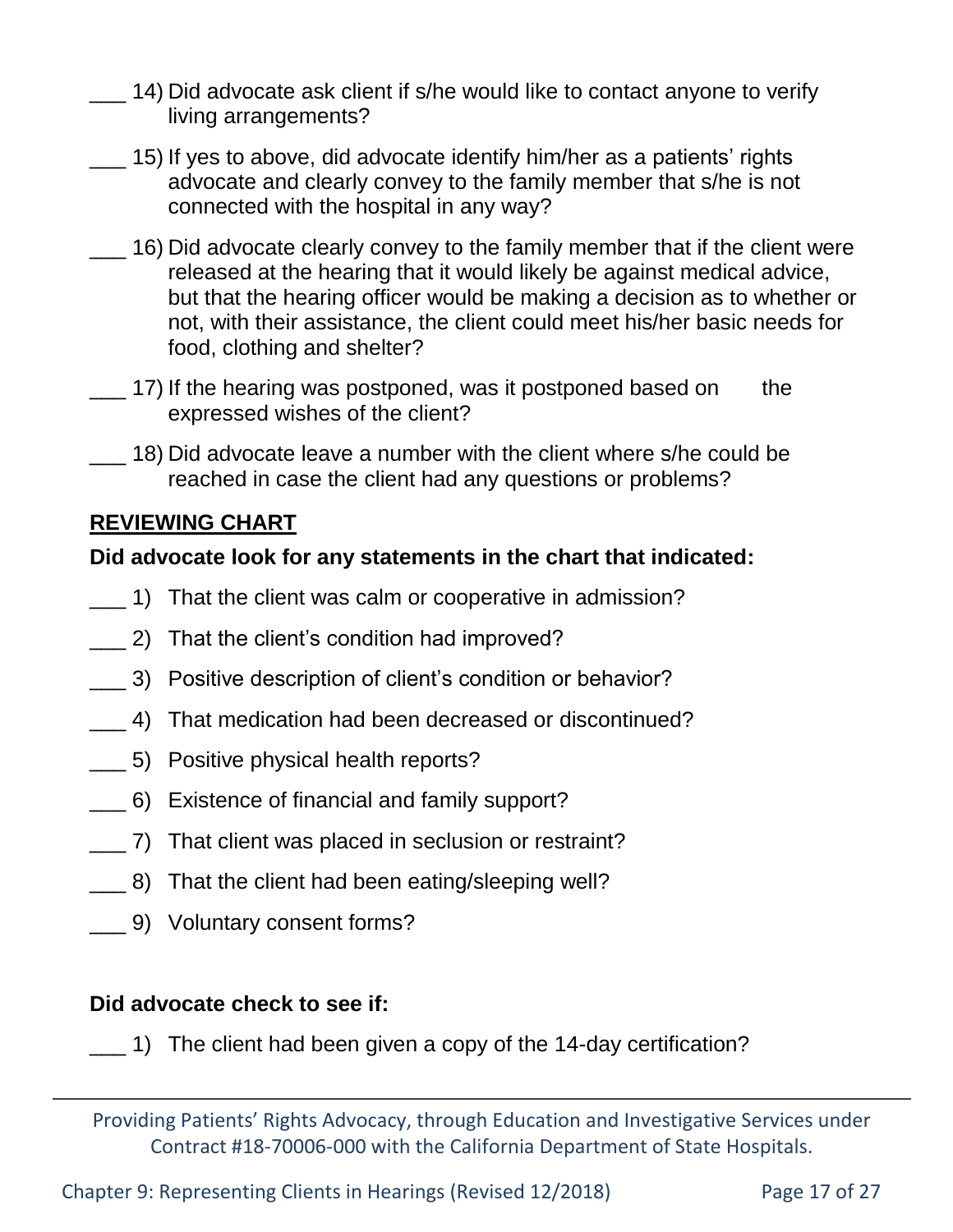- 2) The 14-day certification had been signed by two authorized persons?
- \_\_\_ 3) The 72 hr. evaluation form was in the chart and signed?
- \_\_\_ 4) The upper portion of the 72 hr. evaluation form was complete indicating that proper advisement had been given to the client?
- \_\_\_ 5) The legal time constraints regarding detention had been exceeded?
- \_\_\_ 6) The narratives on the 72 hr. hold and 14-day certification substantiated each of the commitment criteria indicated?
- \_\_\_ 7) The involuntary patient advisement form had been completed and was present in the chart?
- \_\_\_ 8) The date of signatures on the 14 day certification coincided with the date of its initiation?

#### **Did advocate note:**

- \_\_\_ 1) What supported the doctor's position?
- \_\_\_ 2) What supported the client's position?
- \_\_\_ 3) Names and phone numbers where applicable of those who were familiar with the client?
- $\pm$  4) Did advocate advise the client that s/he might be asked some of the same questions at the hearing not because the advocate didn't understand or wasn't listening but so that the hearing officer could hear the answer, too?
- \_\_\_ 5) Did advocate adequately describe the hearing process to the client by explaining?
	- a) Where it would take place?
	- b) When it would take place?
	- c) Who would be present at the hearing?
	- d) The hearing process?
- 6) Did advocate clearing explain to the client:
	- a) The position of the doctor?

Providing Patients' Rights Advocacy, through Education and Investigative Services under Contract #18-70006-000 with the California Department of State Hospitals.

Chapter 9: Representing Clients in Hearings (Revised 12/2018) Page 18 of 27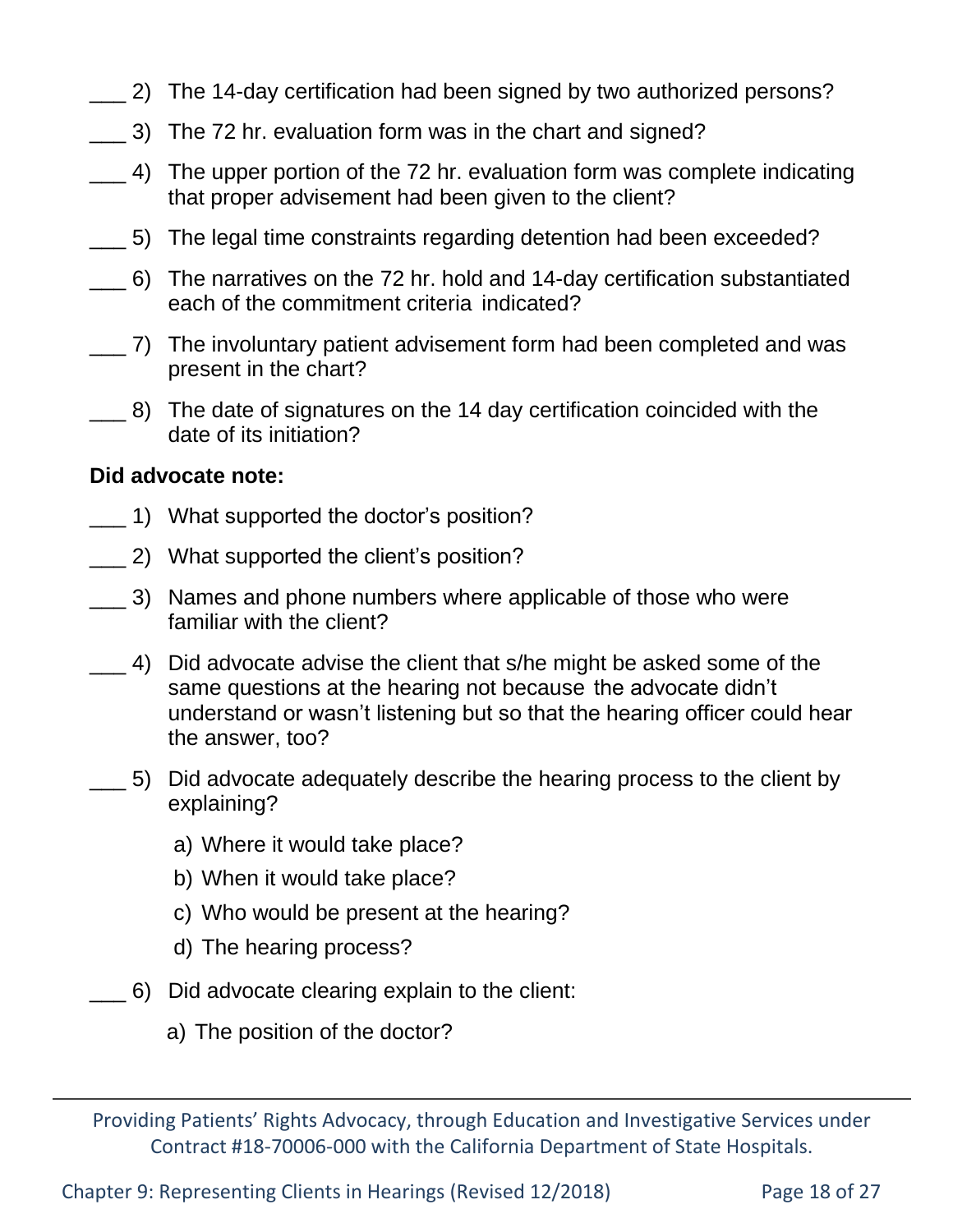- b) The evidence that would be used at the hearing to refute the doctor's position?
- c) The evidence that would support the doctor's position?
- \_\_\_ 7) Did advocate prepare the client for the hearing by asking him/her questions that the hearing officer might ask?
- \_\_\_ 8) Did advocate give client a pep talk before the hearing?

## **AT THE HEARING**

- \_\_\_ 1) Did advocate cover all points that would enhance the client's case?
- \_\_\_ 2) 2. If the client received medications during the 24 hours prior to the hearing, did advocate ensure that the facility representative informed the hearing officer of the medication and its side effects?
- \_\_\_ 3) Did advocate advise client that although s/he might elect to have family members or friends in attendance at the hearing that their statements might not support the client's own position?
- \_\_\_ 4) Did advocate avoid asking client questions s/he hadn't already asked the client prior to the hearing?
- \_\_\_ 5) Did advocate avoid eliciting information that might have cast the client in a bad light?
- \_\_\_ 6) If client exhibited behavior that might have been a side effect of his/her medication, did advocate point out to the hearing officer that the medication, not a mental disorder, might be responsible for behavior?
- \_\_\_ 7) Did advocate attempt to sit beside the client during the hearing so as to ensure good communications with the client?
- \_\_\_ 8) Did advocate provide pen and paper for the client to take notes during the hearing?
- \_\_\_ 9) Did advocate question the presenters about the source of statements in an attempt to show that, for example, what was being presented as absolute fact might be in reality hearsay several times removed?
- \_\_\_ 10) Did advocate properly present the client's point of view?

Providing Patients' Rights Advocacy, through Education and Investigative Services under Contract #18-70006-000 with the California Department of State Hospitals.

Chapter 9: Representing Clients in Hearings (Revised 12/2018) Page 19 of 27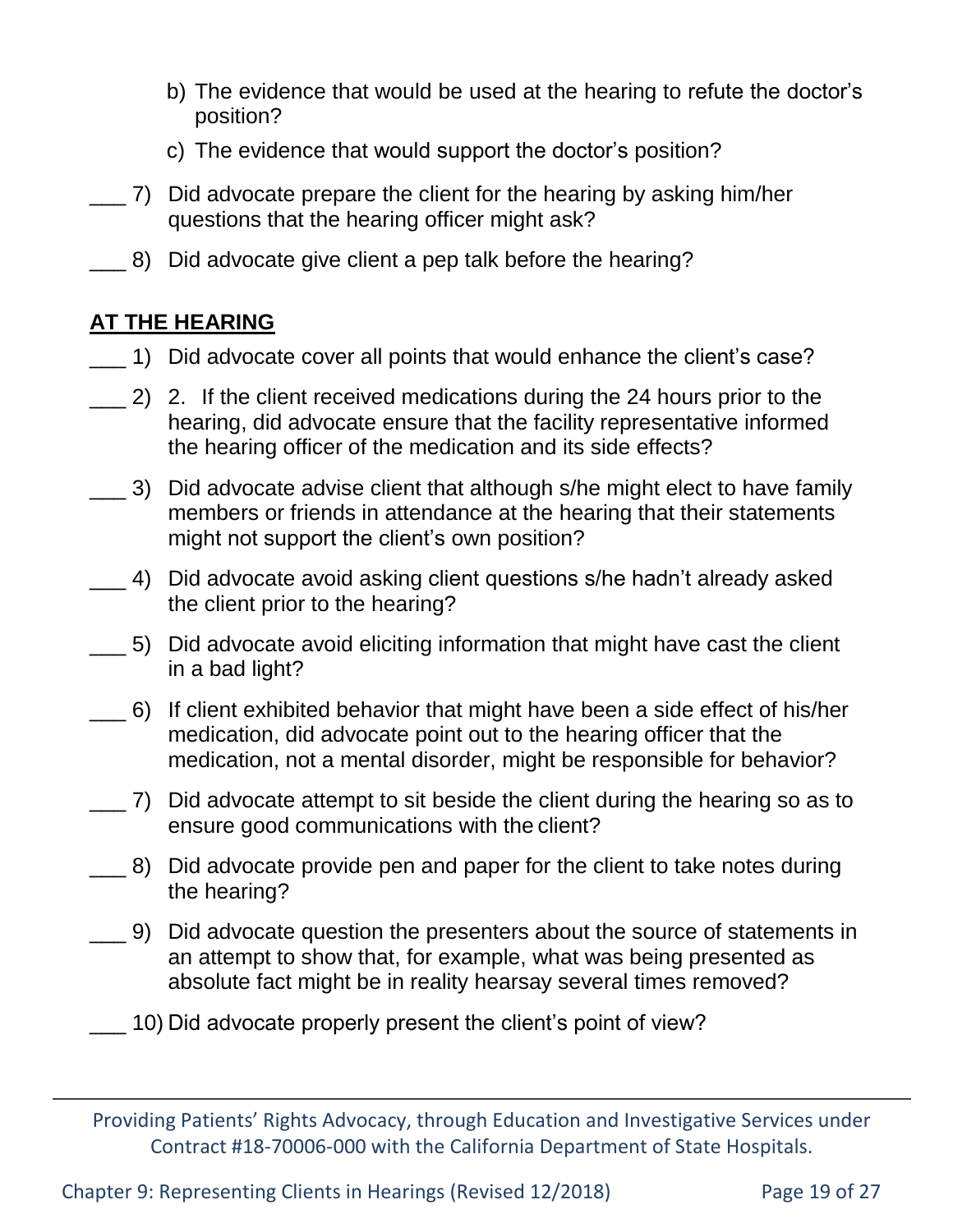- 11) In order to help provide structure to the client's case, did advocate help direct the client's presentation by asking specific questions?
- \_\_\_ 12) Did advocate ask the facility presenter what positive statements s/he could make about the client?
	- \_\_\_ 13) If client wanted to accept treatment on a voluntary basis, did advocate convey this to the hearing officer?
- \_\_\_ 14) Did advocate explain any terminology used in the hearing which might have been unfamiliar to the client?
- \_\_\_ 15) Did advocate make sure that all important issues that the client wanted to address were brought to the hearing officer's attention?
- \_\_\_ 16) Did advocate summarize the most crucial points of his/her argument at the end of his/her presentation?

#### **AFTER THE HEARING**

- 1) Did advocate explain the hearing decision to the client?
- \_\_\_ 2) Did advocate present to the client his/her options if probable cause were found in a way that was not leading the client to a particular decision?
- \_\_\_ 3) Did advocate include the options to stay at the facility and work with his/her doctor; to go to court to try to get released from the hospital, or to think about it before deciding?
- \_\_\_ 4) If probable cause was found, did advocate advise client of his/her right to file for a writ of habeas corpus?
- \_\_\_ 5) Did advocate explain the judicial procedure to the client including the fact that a public defender would be appointed if the client could not afford legal counsel and that the hearing would be held within two judicial days of the petition's filing date?

Providing Patients' Rights Advocacy, through Education and Investigative Services under Contract #18-70006-000 with the California Department of State Hospitals.

Chapter 9: Representing Clients in Hearings (Revised 12/2018) Page 20 of 27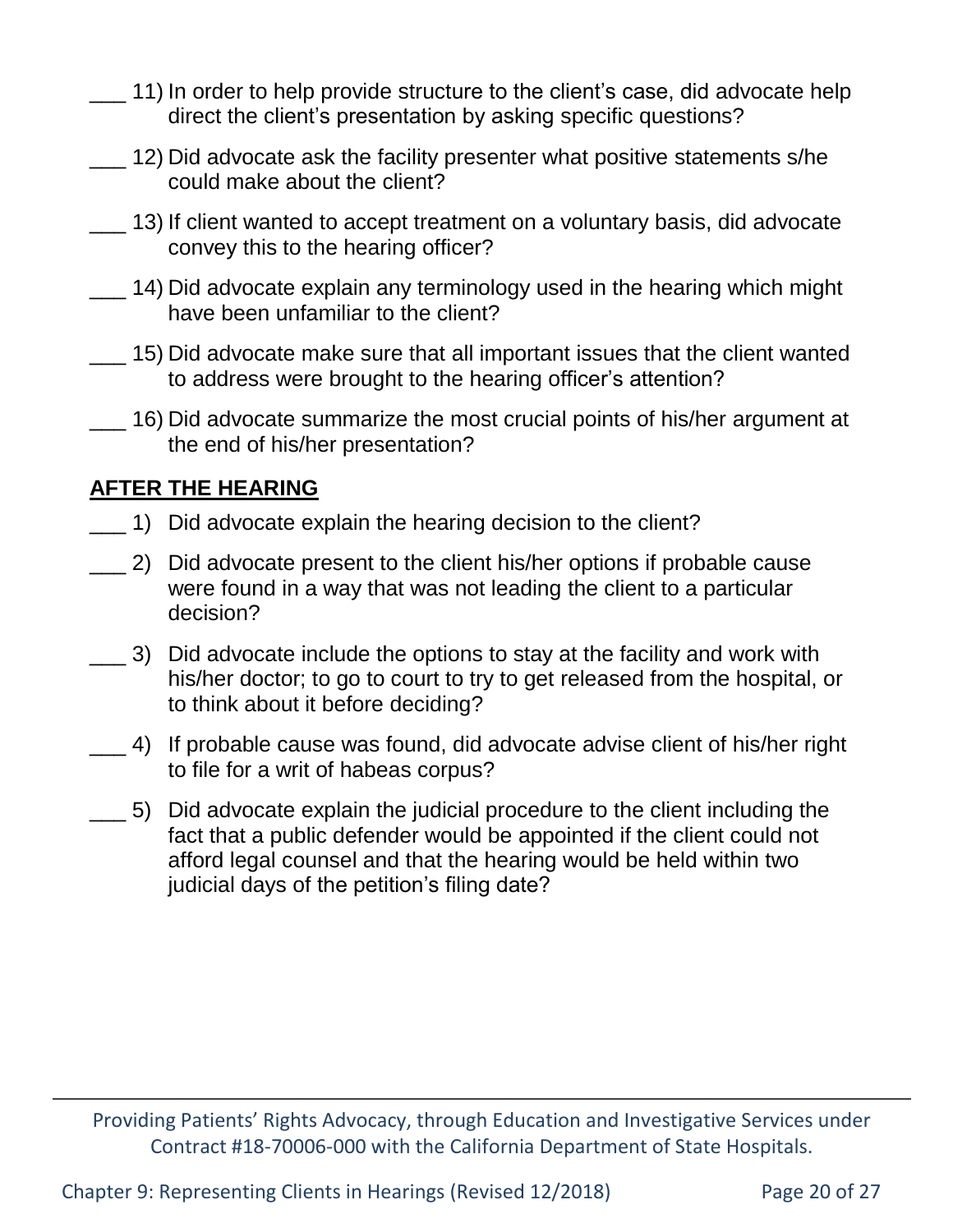# **APPENDIX C - CODES/ REGULATIONS RELATED TO CAPACITY HEARINGS**

## **WELFARE AND INSTITUTIONS CODES**

#### **1) Section 5325.2. Persons subject to detention pursuant to Section 5150, 5250, 5260, 5270.15; right to refuse antipsychotic medication**

Any person who is subject to detention pursuant to Section 5150, 5250, 5260, or 5270.15 shall have the right to refuse treatment with antipsychotic medication subject to provisions set forth in this chapter.

(Added by Stats.1991, c. 681 (S.B.665), Section 2.)

**2) Section 5332. Administration of antipsychotic medication to persons subject to detention; consideration of treatment alternatives; internal procedures at hospitals; acquisition of person's medication history; emergency procedures**

(a) Antipsychotic medication, as defined in subdivision (l) of Section 5008, may be administered to any person subject to detention pursuant to Section 5150, 5250, 5260, or 5270.15, if that person does not refuse that medication following disclosure of the right to refuse medication as well as information required to be given to persons pursuant to subdivision (c) of Section 5152 and subdivision (b) of Section 5213.

(b) If any person subject to detention pursuant to Section 5150, 5250, 5260, or 5270.15, and for whom antipsychotic medication has been prescribed, orally refuses or gives other indication of refusal of treatment with that medication, the medication shall be administered only when treatment staff have considered and determined that treatment alternatives to involuntary medication are unlikely to meet the needs of the patient, and upon a determination of that person's incapacity to refuse the treatment, in a hearing held for that purpose.

(c) Each hospital in conjunction with the hospital medical staff or any other treatment facility in conjunction with its clinical staff shall develop internal procedures for facilitating the filing of petitions for capacity hearings and other activities required pursuant to this chapter.

(d) When any person is subject to detention pursuant to Section 5150, 5250, 5260, or 5270.15, the agency or facility providing the treatment shall acquire the person's medication history, if possible.

Chapter 9: Representing Clients in Hearings (Revised 12/2018) Page 21 of 27

Providing Patients' Rights Advocacy, through Education and Investigative Services under Contract #18-70006-000 with the California Department of State Hospitals.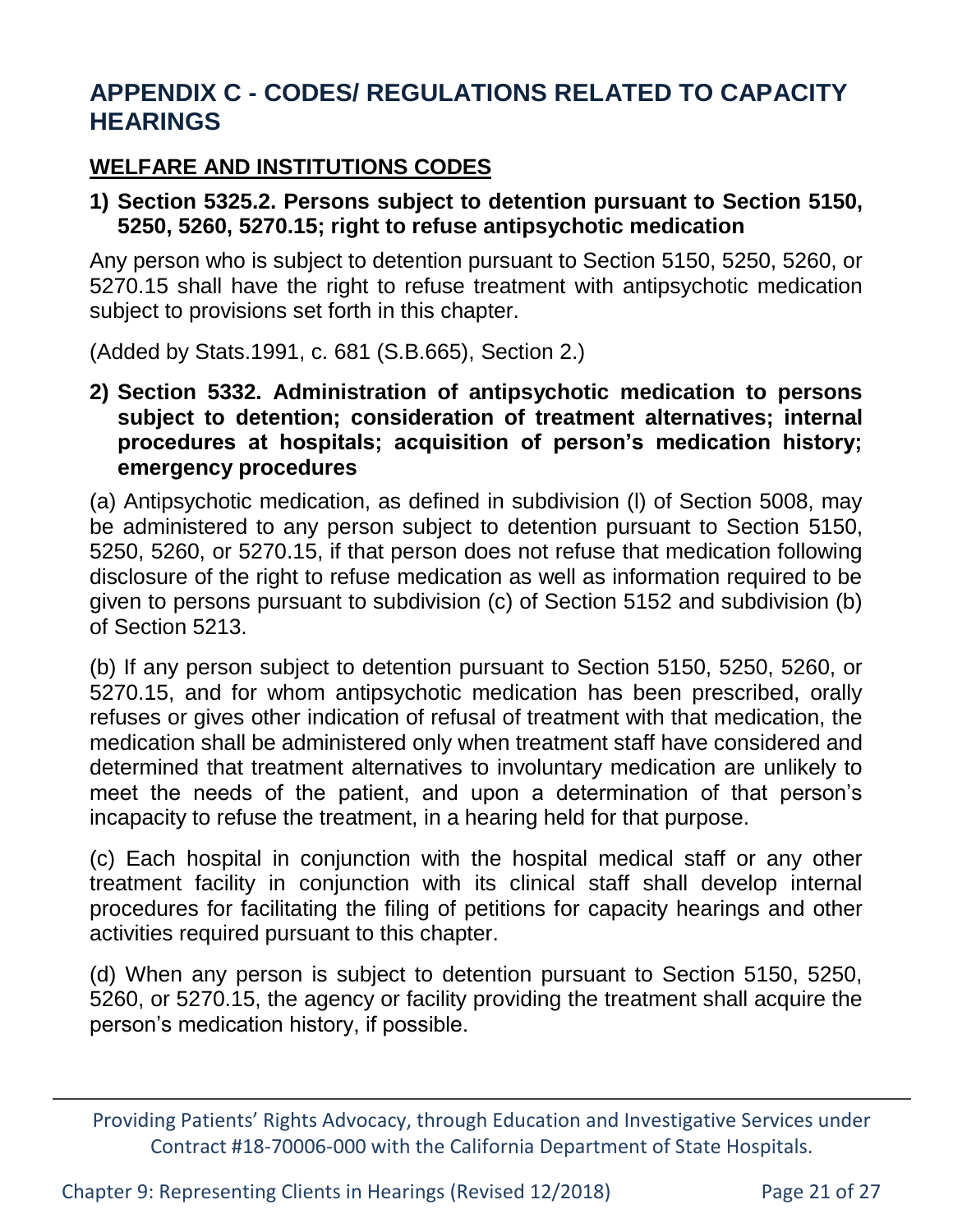(e) In the case of an emergency, as defined in subdivision (m) of Section 5008, a person detained pursuant to Section 5150, 5250, 5260, or 5270.15 may be treated with antipsychotic medication over his or her objection prior to a capacity hearing, but only with antipsychotic medication that is required to treat the emergency condition, which shall be provided in the manner least restrictive to the personal liberty of the patient. It is not necessary for harm to take place or become unavoidable prior to intervention.

(Added by Stats.1991, c. 681 (S.B.665), Section 3. Amended by Stats.2001, c. 506 (A.B.1424), Section 9.)

#### **3) Section 5333. Capacity hearings; representation by advocate or counsel; petition; notice**

(a) Persons subject to capacity hearings pursuant to Section 5332 shall have a right to representation by an advocate or legal counsel.

"Advocate," as used in this section, means a person who is providing mandated patients' rights advocacy services pursuant to Chapter 6 (commencing with Section 5500), and this chapter. If the Department of Mental Health provides training to patients' rights advocates, that training shall include issues specific to capacity hearings.

(b) Petitions for capacity hearings pursuant to Section 5332 shall be filed with the superior court. The director of the treatment facility or his or her designee shall personally deliver a copy of the notice of the filing of the petition for a capacity hearing to the person who is the subject of the petition.

(c) The mental health professional delivering the copy of the notice of the filing of the petition to the court for a capacity hearing shall, at the time of delivery, inform the person of his or her legal right to a capacity hearing, including the right to the assistance of the patients' rights advocate or an attorney to prepare for the hearing and to answer any questions or concerns.

(d) As soon after the filing of the petition for a capacity hearing is practicable, an attorney or a patients' rights advocate shall meet with the person to discuss the capacity hearing process and to assist the person in preparing for the capacity hearing and to answer questions or to otherwise assist the person, as is appropriate.

(Added by Stats.1991, c. 681 (S.B.665), Section 4.)

Providing Patients' Rights Advocacy, through Education and Investigative Services under Contract #18-70006-000 with the California Department of State Hospitals.

Chapter 9: Representing Clients in Hearings (Revised 12/2018) Page 22 of 27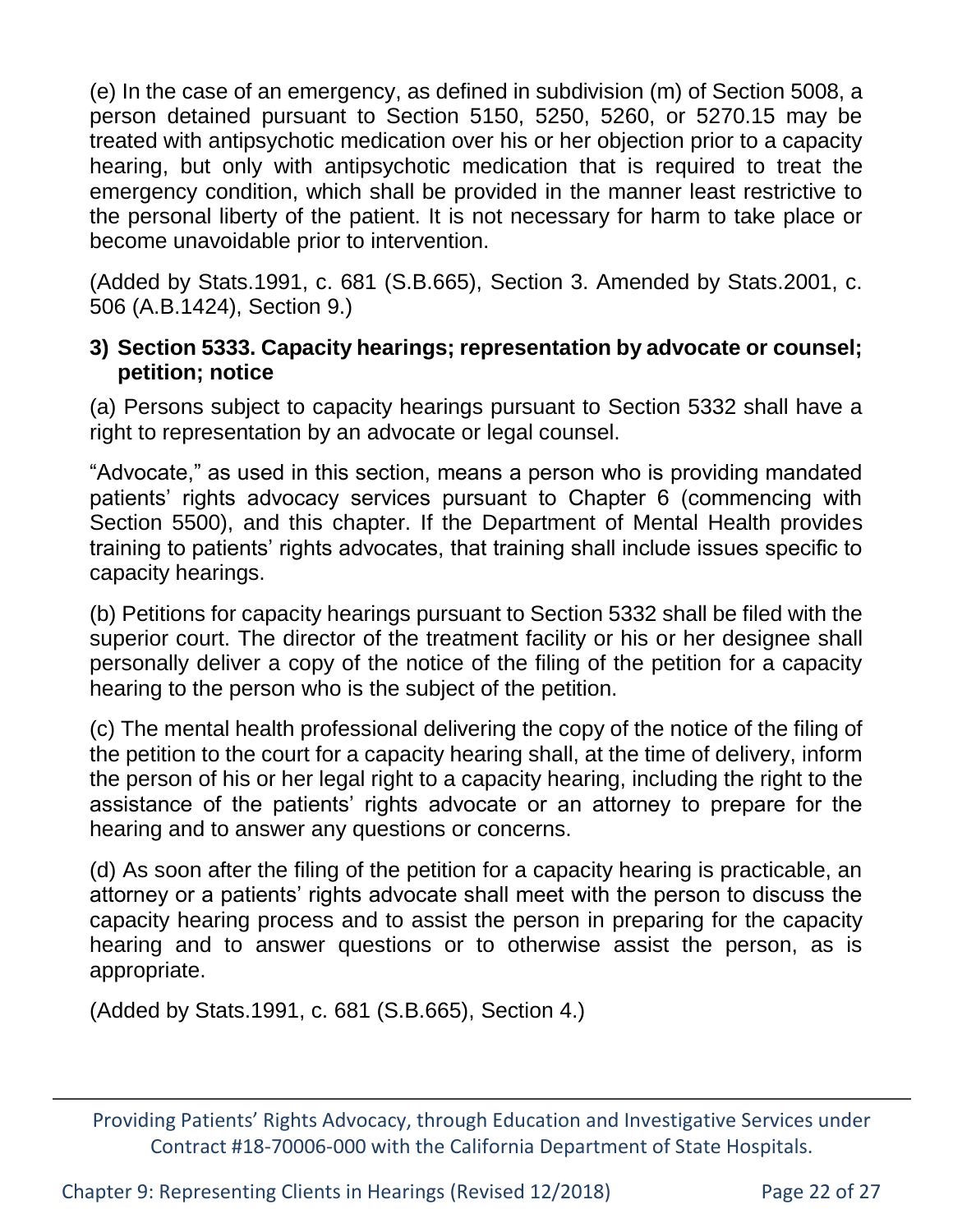#### **4) Section 5334. Capacity hearings; time for hearing; location; hearing officer; determination; notification; appeal; habeas corpus**

(a) Capacity hearings required by Section 5332 shall be heard within 24 hours of the filing of the petition whenever possible.

However, if any party needs additional time to prepare for the hearing, the hearing shall be postponed for 24 hours. In case of hardship, hearings may also be postponed for an additional 24 hours, pursuant to local policy developed by the county mental health director and the presiding judge of the superior court regarding the scheduling of hearings. The policy developed pursuant to this subdivision shall specify procedures for the prompt filing and processing of petitions to ensure that the deadlines set forth in this section are met, and shall take into consideration the availability of advocates and the treatment needs of the patient. In no event shall hearings be held beyond 72 hours of the filing of the petition. The person who is the subject of the petition and his or her advocate or counsel shall receive a copy of the petition at the time it is filed.

(b) Capacity hearings shall be held in an appropriate location at the facility where the person is receiving treatment, and shall be held in a manner compatible with, and the least disruptive of, the treatment being provided to the person.

(c) Capacity hearings shall be conducted by a superior court judge, a court– appointed commissioner or referee, or a court–appointed hearing officer. All commissioners, referees, and hearing officers shall be appointed by the superior court from a list of attorneys unanimously approved by a panel composed of the local mental health director, the county public defender, and the county counsel or district attorney designated by the county board of supervisors. No employee of the county mental health program or of any facility designated by the county and approved by the department as a facility for 72–hour treatment and evaluation may serve as a hearing officer. All hearing officers shall receive training in the issues specific to capacity hearings.

(d) The person who is the subject of the capacity hearing shall be given oral notification of the determination at the conclusion of the capacity hearing. As soon thereafter as is practicable, the person, his or her counsel or advocate, and the director of the facility where the person is receiving treatment shall be provided with written notification of the capacity determination, which shall include a statement of the evidence relied upon and the reasons for the determination. A copy of the determination shall be submitted to the superior court.

Chapter 9: Representing Clients in Hearings (Revised 12/2018) Page 23 of 27

Providing Patients' Rights Advocacy, through Education and Investigative Services under Contract #18-70006-000 with the California Department of State Hospitals.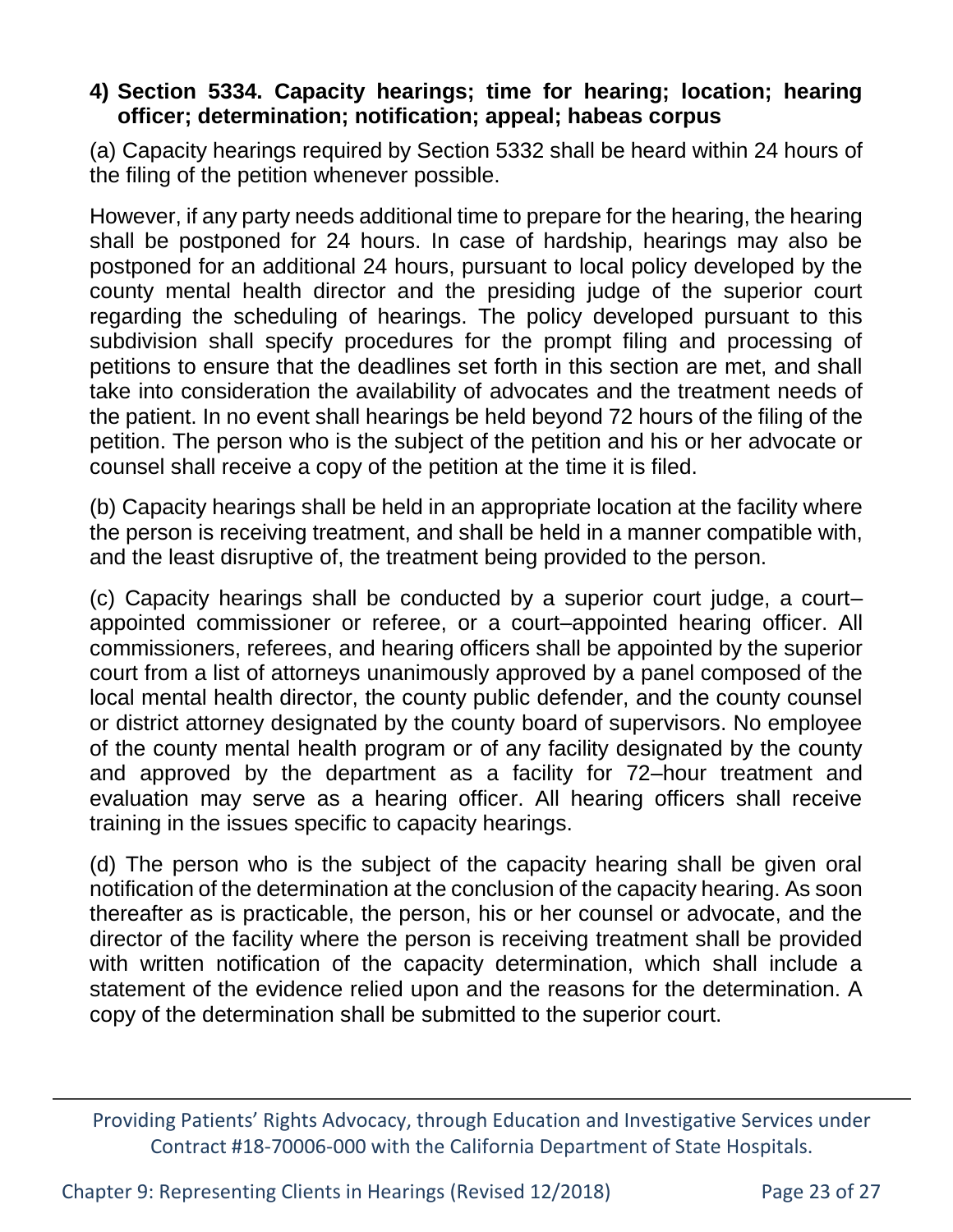(e)(1) The person who is the subject of the capacity hearing may appeal the determination to the superior court or the court of appeal.

(2) The person who has filed the original petition for a capacity hearing may request the district attorney or county counsel in the county in which the person is receiving treatment to appeal the determination to the superior court or the court of appeal, on behalf of the state.

(3) Nothing shall prohibit treatment from being initiated pending appeal of a determination of incapacity pursuant to this section.

(4) Nothing in this section shall be construed to preclude the right of a person to bring a writ of habeas corpus pursuant to Section 5275, subject to the provisions of this chapter.

(f) All appeals to the superior court pursuant to this section shall be subject to de novo review.

(Added by Stats.1991, c. 681 (S.B.665), Section 5.)

### **5) Section 5336. Capacity hearings; effect of determination**

Any determination of a person's incapacity to refuse treatment with antipsychotic medication made pursuant to Section 5334 shall remain in effect only for the duration of the detention period described in Section 5150 or 5250, or both, or until capacity has been restored according to standards developed pursuant to subdivision (c) of Section 5332, or by court determination, whichever is sooner.

(Added by Stats.1991, c. 681 (S.B.665), Section 6.)

## **INFORMED CONSENT**

#### **1) Section 5152 (c)**

A person designated by the mental health facility shall give to any person who has been detained at that facility for evaluation and treatment and who is receiving medication as a result of his or her mental illness, as soon as possible after detention, written and oral information about the probable effects and possible side effects of the medication. The State Department of Health Care Services shall develop and promulgate written materials on the effects of medications, for use by county mental health programs as disseminated or as modified by the county mental health program, addressing the probable effects and the possible side effects of the medication. The following information shall be given orally to the patient:

Providing Patients' Rights Advocacy, through Education and Investigative Services under Contract #18-70006-000 with the California Department of State Hospitals.

Chapter 9: Representing Clients in Hearings (Revised 12/2018) Page 24 of 27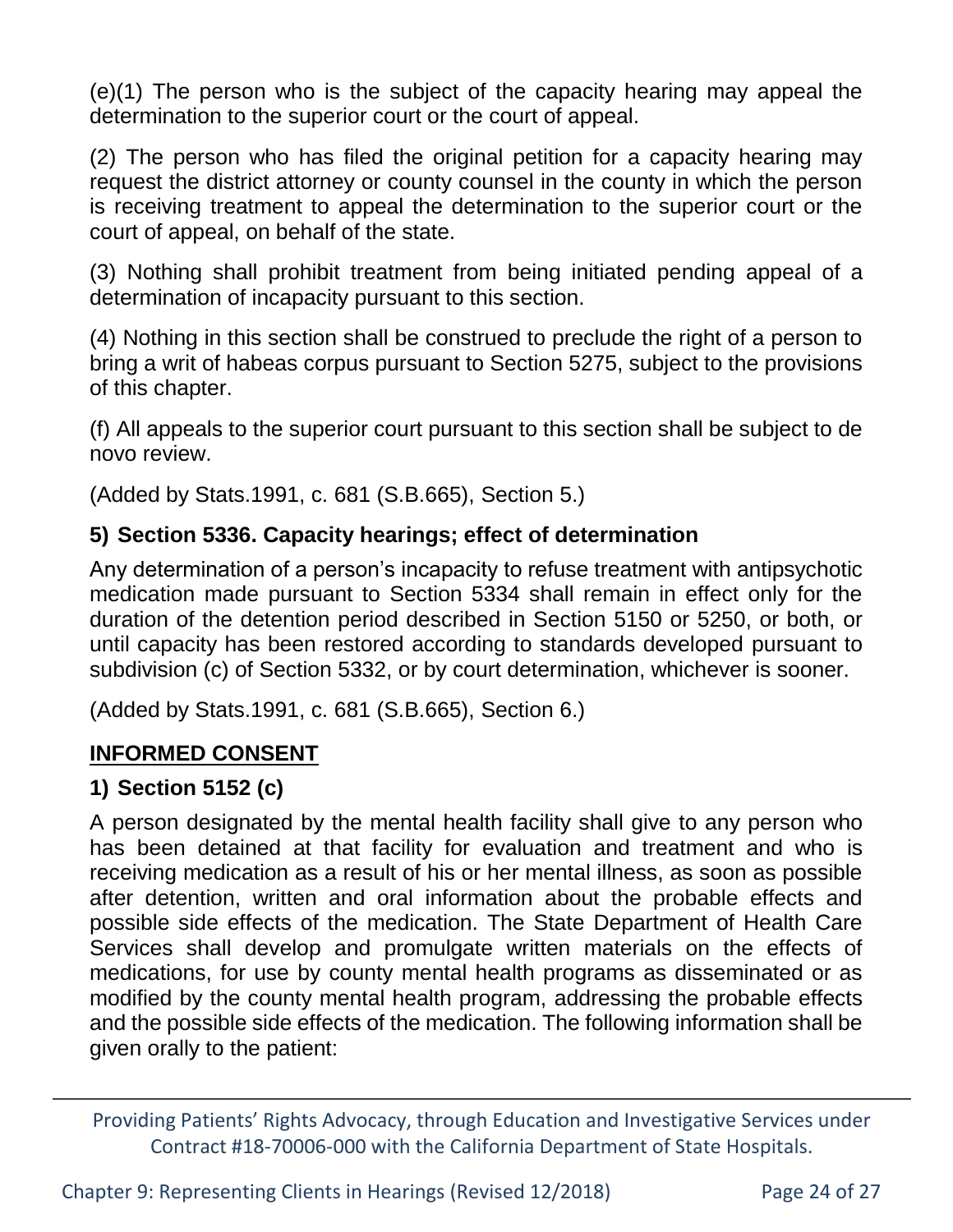(1) The nature of the mental illness, or behavior, that is the reason the medication is being given or recommended.

(2) The likelihood of improving or not improving without the medication.

(3) Reasonable alternative treatments available.

(4) The name and type, frequency, amount, and method of dispensing the medication, and the probable length of time the medication will be taken.

The fact that the information has or has not been given shall be indicated in the patient's chart. If the information has not been given, the designated person shall document in the patient's chart the justification for not providing the information. A failure to give information about the probable effects and possible side effects of the medication shall not constitute new grounds for release.

### **REGULATIONS**

#### **1) Title 9, Section 851. Informed Consent to Antipsychotic Medications.**

A voluntary patient shall be treated with antipsychotic medications only after such person has been informed of his or her right to accept or refuse such medications and has consented to the administration of such medications. In order to make an informed decision, the patient must be provided with sufficient information by the physician prescribing such medications (in the patient's native language, if possible) which shall include the following:

(a) The nature of the patient's mental condition,

(b) The reasons for taking such medication, including the likelihood of improving or not improving without such medication, and that consent, once given, may be withdrawn at any time by stating such intention to any member of the treating staff,

(c) The reasonable alternative treatments available, if any,

(d) The type, range of frequency and amount (including use of PRN orders), method (oral or injection), and duration of taking the medications,

(e) The probable side effects of these drugs known to commonly occur, and any particular side effects likely to occur with the particular patient,

(f) The possible additional side effects which may occur to patients taking such medication beyond three months. The patient shall be advised that such side effects may include persistent involuntary movement of the face or mouth and

Providing Patients' Rights Advocacy, through Education and Investigative Services under Contract #18-70006-000 with the California Department of State Hospitals.

Chapter 9: Representing Clients in Hearings (Revised 12/2018) Page 25 of 27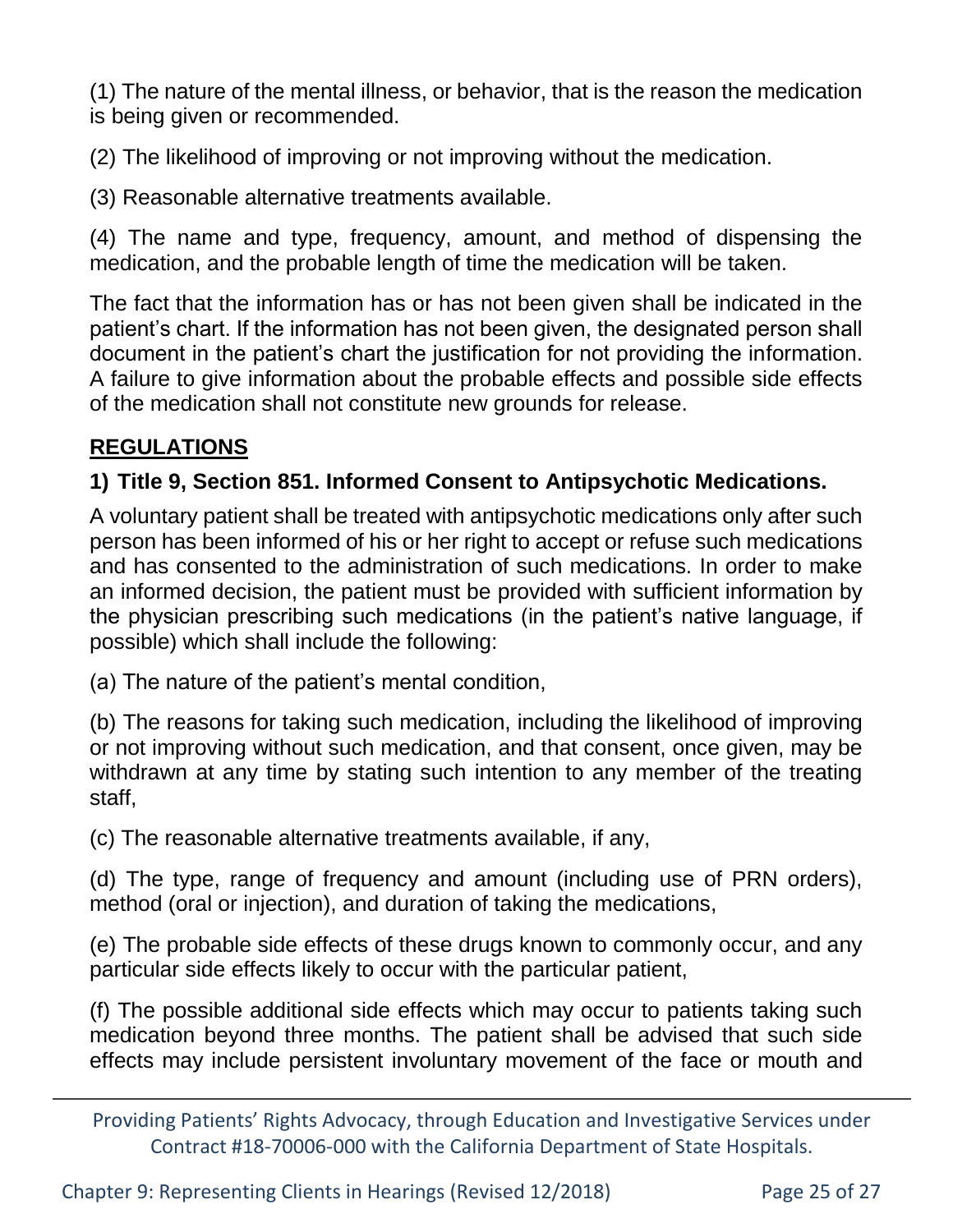might at times include similar movement of the hands and feet, and that these symptoms of tardive dyskinesia are potentially irreversible and may appear after medications have been discontinued.

NOTE: Authority cited: Sections 5325 and 5326.95, Welfare and Institutions

Code. Reference: Sections 5325 and 5325.1, Welfare and Institutions

Code; Cobbs v. Grant (1972) 8 Cal. 3d 229.

#### **2) Title 9, Section 852. Maintenance of Records.**

For each patient receiving antipsychotic medications, the facility shall maintain a written record of the patient's decision to consent to such medications. That written record shall be a written consent form signed by the patient indicating that items (a) through (f) of Section 851 have been discussed with the patient by the prescribing physician.

In the event that the patient has been shown but does not wish to sign the written consent form, it shall be sufficient for the physician to place the unsigned form in the patient's records maintained by the facility together with the notation that while the patient understands the nature and effect of antipsychotic medications and consents to the administration of such medications, the patient does not desire to sign a written consent form.

NOTE: Authority cited: Sections 5325 and 5326.95, Welfare and Institutions

Code. Reference: Sections 5325 and 5325.1, Welfare and Institutions Code.

#### **3) Title 9, Section 853. Emergency.**

Nothing in this article is intended to prohibit the physician from taking appropriate action in an emergency. An emergency exists when there is a sudden marked change in the patient's condition so that action is immediately necessary for the preservation of the life or the prevention of serious bodily harm to the patient or others, and it is impracticable to first obtain consent. If antipsychotic medication is administered during an emergency, such medication shall be only that which is required to treat the emergency condition and shall be provided in ways that are least restrictive of the personal liberty of the patient.

NOTE: Authority cited: Sections 5325, 5326 and 5326.95, Welfare and Institutions Code. Reference: Sections 5325 and 5325.1, Welfare and Institutions Code; Cobbs v. Grant (1972) 8 Cal. 3d 229.

Chapter 9: Representing Clients in Hearings (Revised 12/2018) Page 26 of 27

Providing Patients' Rights Advocacy, through Education and Investigative Services under Contract #18-70006-000 with the California Department of State Hospitals.